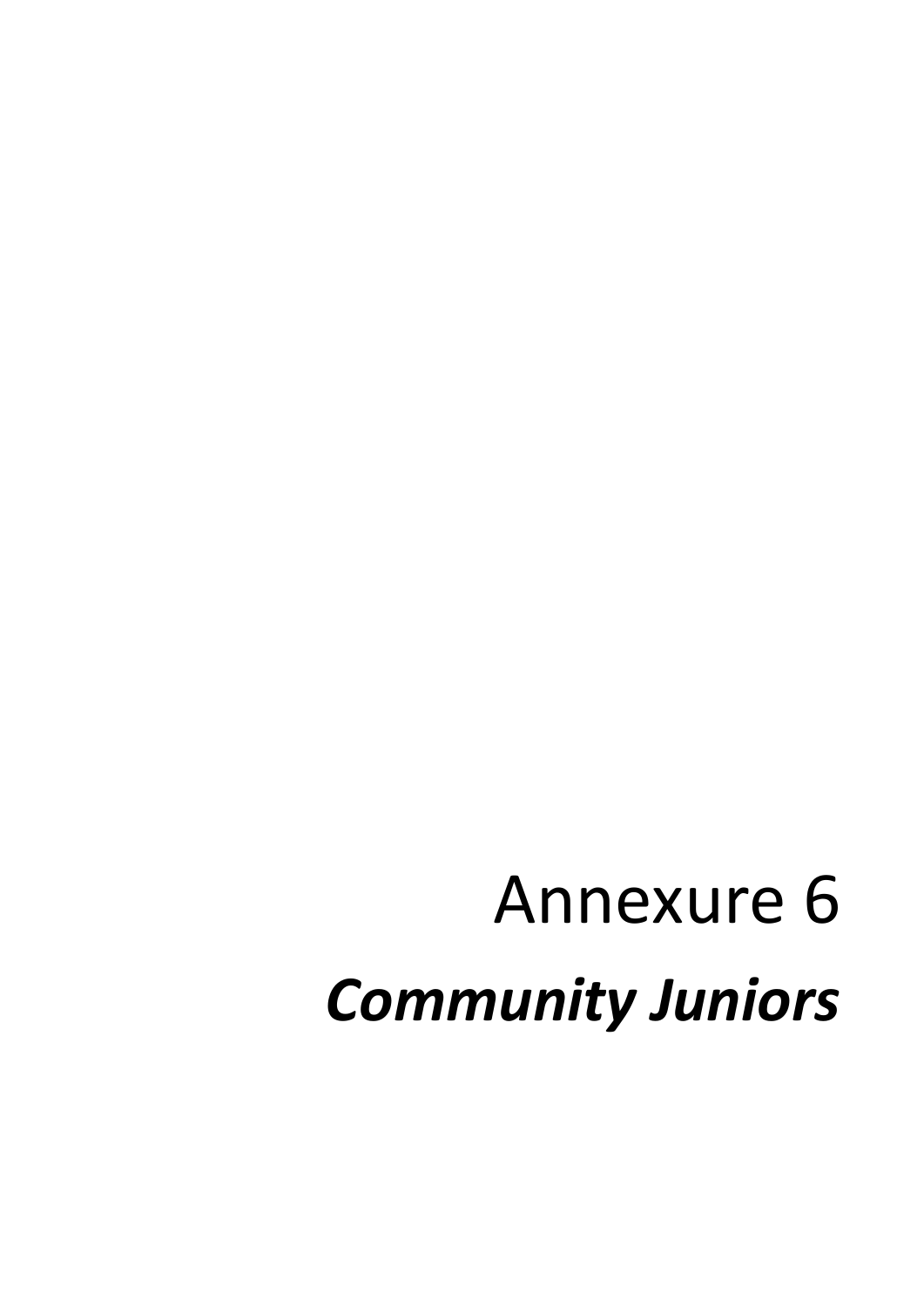# **Part 1 – Common Rules**

#### **Article 1 - General**

- 1. The rules in this Annexure apply only to the Community Junior League Competitions. To the extent these rules conflict with any of the other rules published by Football West, the FA and FIFA, these rules will take precedence.
- 2. Where a rule in this Part 1 appears to conflict with a rule in any other Part of this Annexure dealing with a specific Competition (for example the Part dealing with the MiniRoos Competitions) then the Part dealing with the specific Competition will take precedence.
- 3. The MiniRoos League will comprise Divisions in the 5-12s age groups. There will be a girls only MiniRoos Leagues with Divisions in the 8s, 10s and 12s age groups.
- 4. The Junior Boys League will comprise Divisions in the 13s, 14s, 15s, 16s and 18s age groups.
- 5. The Junior Girls League will comprise Divisions in the 14s, 16s and 18s age groups.
- 6. For the MiniRoos 8-12s age group, the Junior Girls League and Junior Boys League, a Club may not enter more than one Team into the same Division unless the Club enters more Teams than there are Divisions, or upon application in writing to and subsequent approval by Football West in its absolute discretion.
- 7. If a Club fields more than one Team in a single Division, then the Club must submit a Player Roster for each Team at the start of the season. Subject to the exception in Article 7 Paragraph 6 no Players on the Player Roster for a Team in the relevant League may play for another Team without an exemption in writing from Football West.

#### **Penalty for Breach: Forfeit**

8. Football West will not accept any Team entries into the Community Juniors Competition after 5:00pm Wednesday 4 May 2022.

#### **Article 2 - Matches**

- 1. Matches in the Community Junior Competitions may not commence prior to 8:00am.
- 2. Subject to paragraph 12, the duration of the half time interval will be 5 minutes.
- 3. On days in which the temperature is expected to be high, the Referee may use his discretion to allow Players to take more frequent drink breaks. During any such break, all Players must remain on the field of play. No time may be added to the Match for such breaks.
- 4. The home Clubmust provide one stretcher which isto be placed in a safe and accessible position. The stretcher must be in position before the commencement of the first Match of the day until the conclusion of the final Match of the day unless being utilised.
- 5. Football West may, from time to time, nominate any Match during a Competition Season as being under the direct control of Football West. In such circumstances, Football West will determine the conditions under which the Match is to be played.
- 6. Spectators may only watch the Match from behind the Touch Line. For the avoidance of doubt, the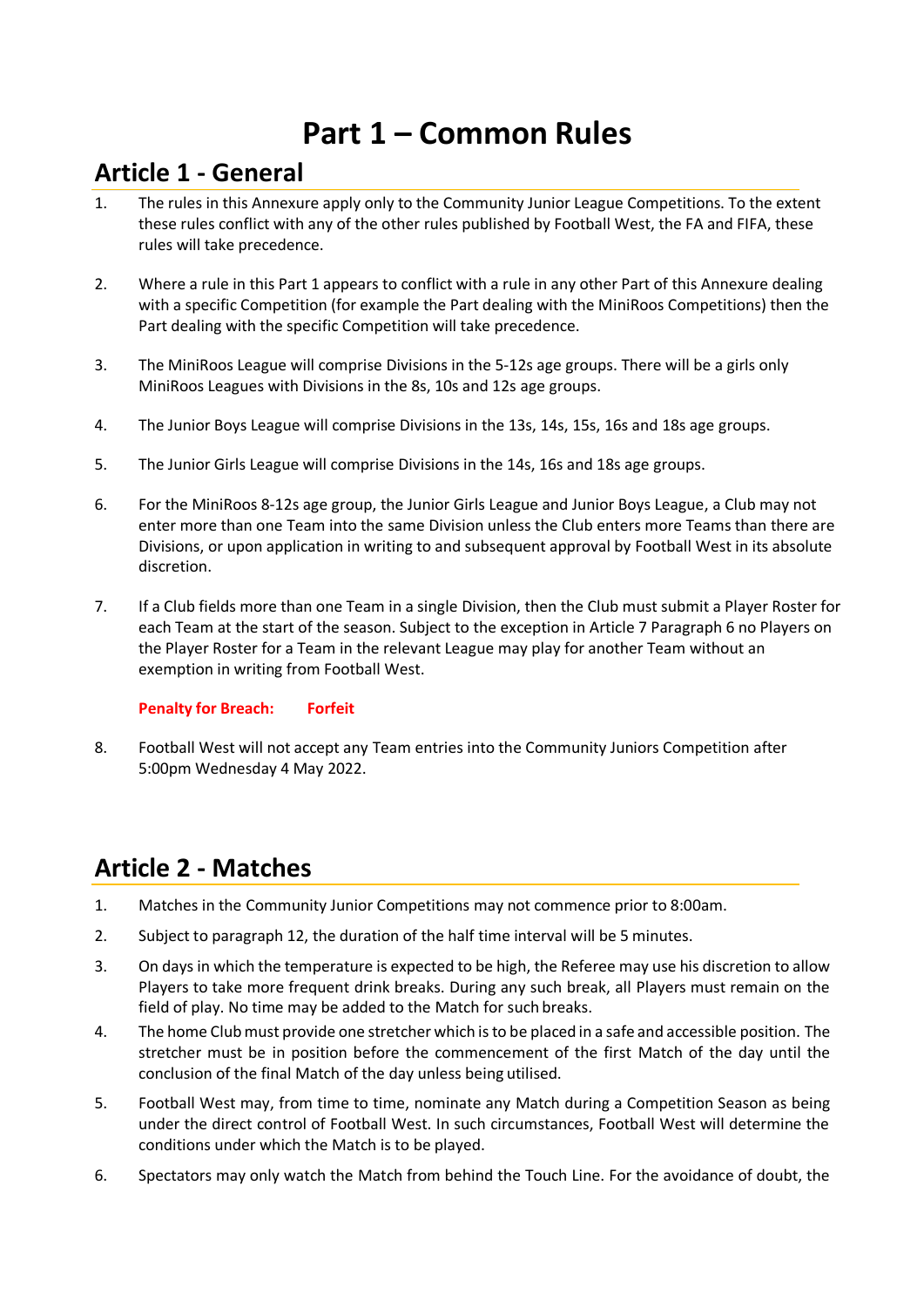home Club must ensure that no spectators are situated behind the Goal Line while the Match is in progress.

- 7. Each Club is responsible and accountable for the behaviour of its spectators and their adherence to the Football West Spectator Code of Behaviour, whether playing at home, playing away or at a neutral venue. It is the responsibility of the ground marshals to inform spectators of any breach of the Football West Spectator Code of Behaviour and request immediate compliance. A ground marshal may request any spectator not complying with that code to leave the venue.
- 8. Once Match fixtures have been published on Football West's website, the home Club may submit a Match time change request in writing. A change request will be valid if submitted and approved by Football West prior to **12:00pm Tuesday** the week before the scheduled kick-off date.
- 9. A request to change a Match time after the deadline described in paragraph 8 must be accompanied by written consent from the opposition Club. Football West may approve this request in its sole discretion.
- 10. A Club which has been granted a Match change in accordance with paragraph [8](#page-10-0) is responsible for all costs associated with the rescheduled Match.
- 11. Where two Clubs are required to play a Match that was not played on the originally scheduled date, an agreement stipulating the date and time of the Match between the two Clubs must be sent in writing to Football West. If an agreement is reached between those Clubs and one of those Clubs subsequently fails to compete at the newly agreed date and time for any reason will forfeit the Match.
- 12. The Referee must adjust the duration of a Match to ensure that a following Match on the same field of play commences at the scheduled kick-off time. The Referee is required to inform both Clubs if he shortens the Match in accordance with this paragraph. However, for the avoidance of doubt, a failure by the Referee to inform the Clubs does not negate the validity of the application of this rule.
- 13. When a Match is shortened in accordance with paragraph [12, e](#page-10-0)ach Match Official is entitled to receive the full amount of his normal Match Official fee.
- 14. No time may be added in any Match to the end of each period for stoppages orinjuries.

#### **Article 3 - Ground Marshals**

- 1. The home Club must appoint a ground marshal who is at least 18 years of age whose duties are:
	- a) to ensure the security and safety of players, Match Referees and Club Officials at the commencement and end of each playing period; and
	- b) to liaise with Club Officials and emergency services if required.
- 2. If the Club is using one field of play on a Match date, the Club must appoint at least one ground marshal. A Game Day Co-ordinator may act as a ground marshal and exercise all of a ground marshal's responsibility.
- 3. If the Club is using more than one field of play on a Match date, the Club must appoint at least two ground marshals.
- 4. Neither the coach, manager, game leader or instructing Referee of a Team involved in a Match may act as ground marshal for that Match.
- 5. It is the responsibility of each Club to ensure that ground marshals are fully briefed on their responsibilities during Match days.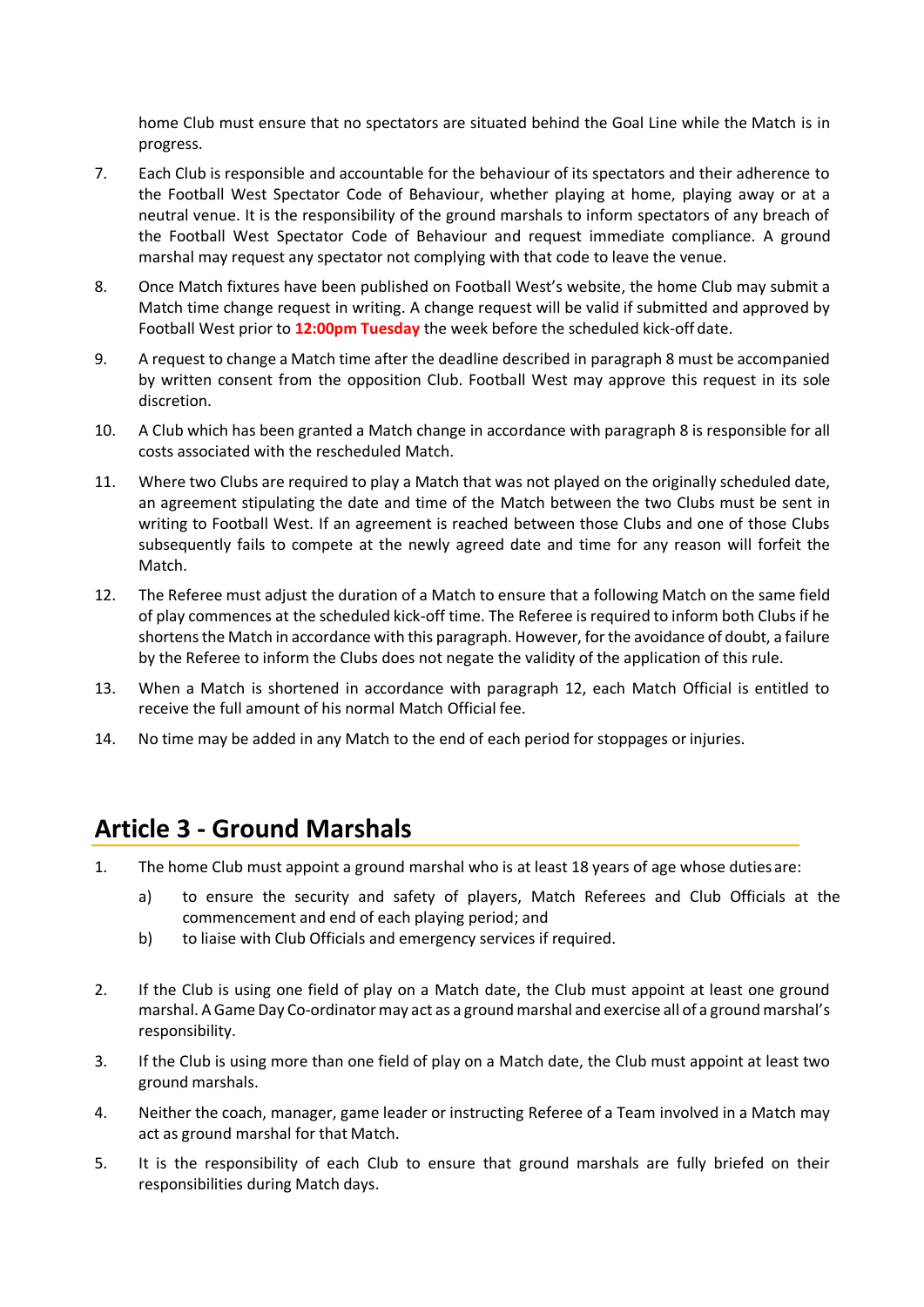- 6. All ground marshals must have access to all areas of the ground at all times. Ground marshals may not be limited to a specific location (for example, the person working in a canteen may not be a ground marshal).
- 7. All ground marshals must wear the ground marshal vests which have been supplied by Football West for the duration of the Match. Replacement vests are available from Football West.
- 8. Ground marshals must be visible at all times.
- 9. Ground marshals may not smoke or drink alcohol while on duty.
- 10. All ground marshals must identify themselves to the appointed Match Referee, if present, at least fifteen (15) minutes prior to the commencement of each Match.

#### **Article 4 - Match Balls**

- 1. The home Club must provide the Referee or game leader with a match ball no later than five (5) minutes prior to the commencement of the Match.
- 2. The size of match ball to be used for each age group is set out in the following table:

| <b>Age Group</b>      | <b>Match Ball Size</b> |  |  |  |
|-----------------------|------------------------|--|--|--|
| <b>MiniRoos</b>       |                        |  |  |  |
| Under 5s - Under 9s   | 3                      |  |  |  |
| Under 10s - Under 12s | 4                      |  |  |  |
| <b>Junior Leagues</b> |                        |  |  |  |
| Under 13s             | 4                      |  |  |  |
| Under 14s - Under 18s | 5                      |  |  |  |

#### **Article 5 - Representative Teams**

- 1. Football West may nominate Players from any Club of its choosing to participate in representative Matches during a Competition Season.
- 2. If a Club has 3 or more players from one Team participating in a representative Match, it may seek the postponement of any Club Match which conflicts with the representative Match.
- 3. If a Match is postponed in accordance with paragraph 2, the postponed Match may not be played within 72 hours of the representative Match if that Match was played in Western Australia, or 7 days if the representative Match was played outside Western Australia.
- 4. To be considered as a qualifying player under paragraph 2, and subject to the conditions of paragraph [5, t](#page-3-0)he Player must have been recorded on that Team's Team List for a minimum of 80% of all Matches up to and including the date of the request to postpone.
- <span id="page-3-0"></span>5. If the Player isrequired to participate in a representative Match prior to round six of the Competition Season, Football West will determine the Team of a Player from the Team Sheets available. Football West's decision in determining the Team of a Player is final.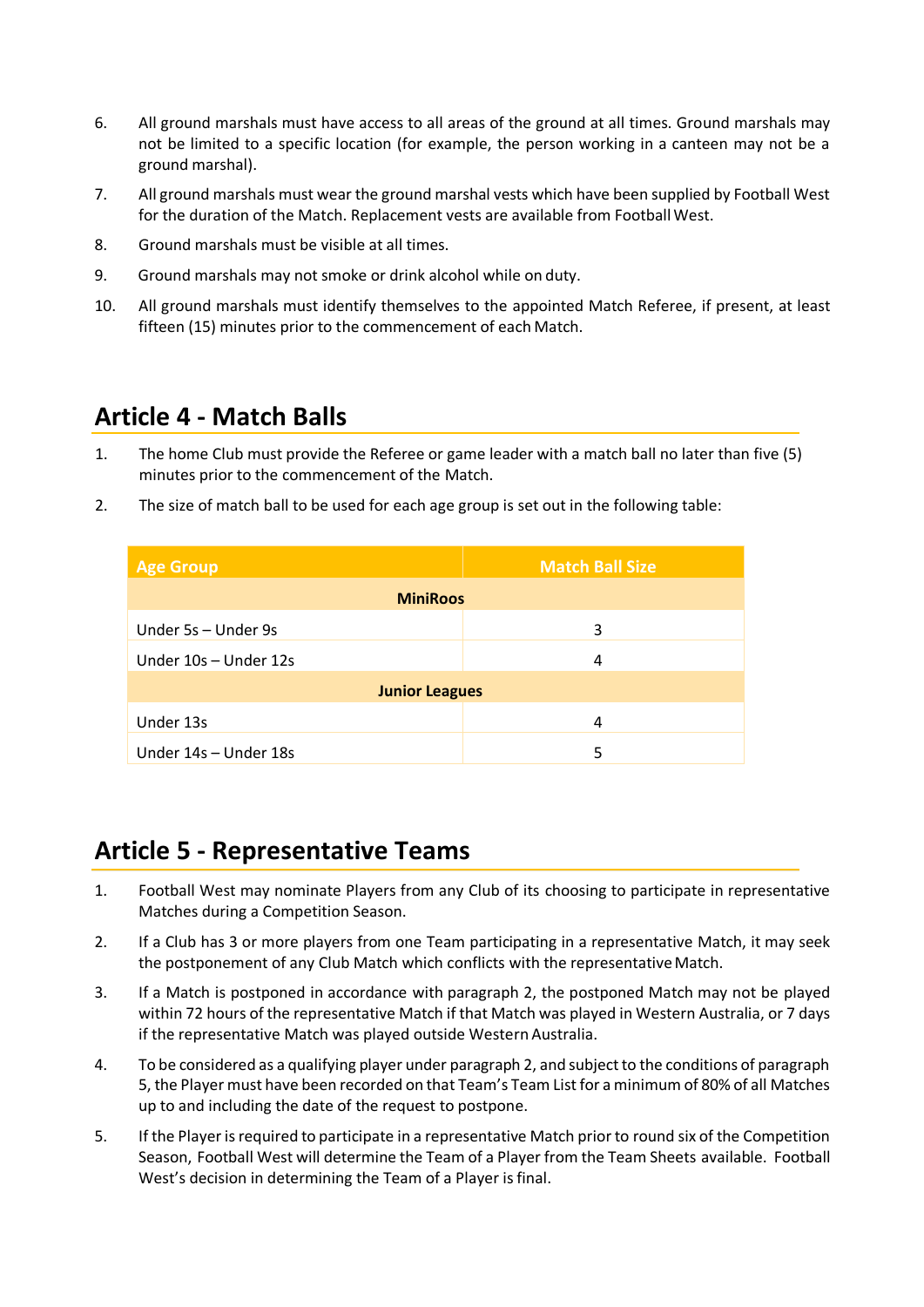## **Article 6 - Venue**

- 1. All Matches must be played on either natural or artificial grass.
- 2. The home venue of a Junior League Club must meet the criteria of a Class D venue as specified in the Football West Competition Management Regulations.
- 3. A Club may request to change its home ground venue but may do so only by written application to Football West. Football West reserves the right to refuse any application if Football West forms the view that the facilities do not meet the criteria as set out in the Football West Competition ManagementRegulations.
- 4. Football West reserves the right to reject any application for a change of venue if the proposed new venue is within 5 kilometres of another Club.
- 5. Football West reserves the right to require that its, FA's and NPL's sponsors' signage is prominently displayed at the venue at which Matches are played. A Club and each Team must comply with any lawful direction given by Football West in connection with this paragraph.
- 6. Football West reserves the right to take whatever action is deemed necessary in the event that Matches are affected by changes to the availability of any venue or venues. A Club and each Team must comply with any lawful direction given by Football West in connection with this paragraph.
- 7. Should a ground sharing arrangement be approved by Football West, priority use of the venue in the event of any Match clashes will be awarded to the Club who used the venue as its home ground immediately prior to the finalisation of the arrangement.
- 8. Each Club must have a first aid kit available at the venue on the date of the Match.

**Penalty if not available \$100**

## **Article 7 - Players**

- 1. Only female Players may participate in the Girls MiniRoos or Junior Girls League Competitions.
- 2. A request for a Player to participate in an age group other than that age group for which that Player is eligible must be made in writing to Football West.
- 3. Regardless of the eligible years below, which create a presumption that a Player may participate in those age groups, a Player seeking to participate in an age group more than one year older than that Player's actual age, for example, a 13 year old seeking to play Under 15s, must be made in writing to Football West in accordance with the Football West Playing Out of Age Group Process (as published by Football West from time to time). Such a request may be granted after the Player has been assessed by Football West. Until such time as Football West approves the request in writing, the Player is ineligible to participate in the requested age group.
- 4. If a request is made to Football West in accordance with paragraph 2, the request must be accompanied by a letter signed by the Club secretary, at least one of the Player's parents or guardians and a qualified medical practitioner or other professional person who is qualified to provide evidence of physical, emotional or intellectual disadvantage. No such request will be granted until it has been assessed by Football West, and the Player is ineligible to participate in the requested age group until written notification has been received from Football West. Conditions that may affect performance intermittently or that can be remedied through conventional medication, visual aids, hearing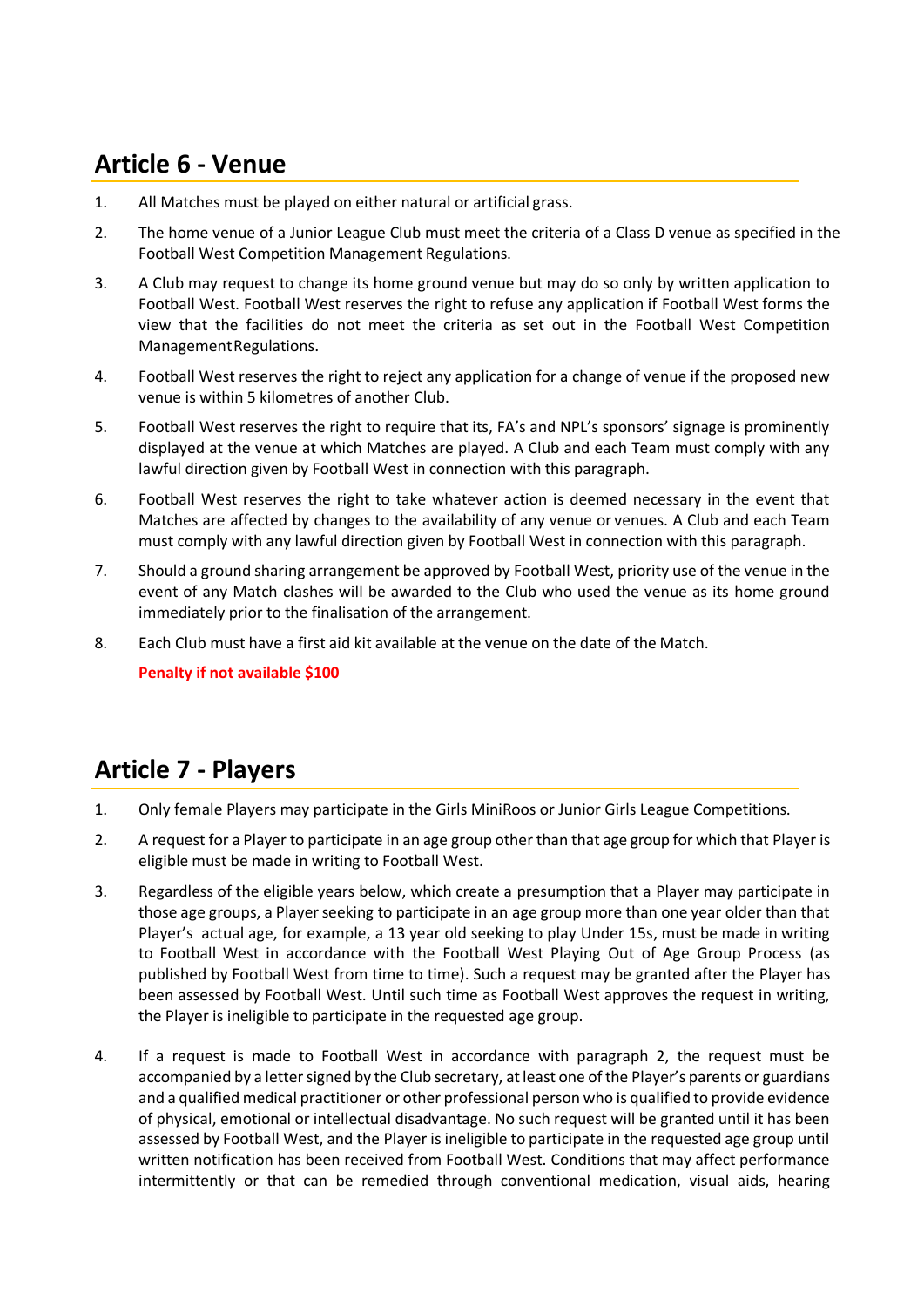implants or other means will not be considered. A new exemption must be applied for each year by the relevant Player.

- 5. If an exemption is based on a Player's physical size, a growth index chart signed by a medical professional will be required:
	- a) Applications are required to be submitted each season.
	- b) Applications from a prior Competition Season will not be accepted and do not carry through to a new Competition Season. For clarity, a new application must be submitted each year so that a Player can be re-assessed by Football West.
- 6. If a Club has two Teams within the same division, a maximum of two Players may play in the other Team within that division. For clarity this does not need to be the same two Players each week.
- 7. A maximum of two (2) Players may play in the next lowest ranked Team in a lower Division to that in which those Players normally play including the case where a Player's normal Team is in the NPL Juniors, subject to the restrictions set out in the NPLWA Competition Rules. A Player who normally plays in a Senior Competition for a Team, for example, the Metropolitan Leagues or Amateur Leagues, may only play down in a lower ranked Competition three (3) times in a Competition Season. If there is disagreement about the Team in which any such Player normally plays, Football West will make a determination and any such determination isfinal. Forthe avoidance of doubt, a Player may not play in a Team which is below the Club's next lowest ranked Team under any circumstances.
- 8. A Player who is age eligible to play MiniRoos Matches but competes in the Junior League must have a photograph on their PlayFootball registration card.

#### **Article 8 – Proof of Registration**

- 1. PlayFootball must be used to generate proof of registration including a Player photograph for every Player participating in a Match with the exception of Matches within ages groups 5s-12s.
- 2. Evidence of registration without a valid Player photograph is not acceptable as proof ofregistration. The Player must be able to be identified from the Player photograph. A registration without a valid Player photograph renders the Player ineligible until a valid Player photograph is added.
- 3. All coaches must be registered on PlayFootball registration system before the start of their respective Competition or as soon as reasonably practicable if they are appointed during the Competition Season.

#### **Penalty for each occurrence of Breach \$50.00**

- 4. Each Team must produce proof of registration to the opposition Team Manager for all of its listed Players prior to kick off in all Under 13's to Under 18's Matches. This may be produced electronically but must be in a format that allows the opposition club to verify Player identities. For clarity, the preferred format is a pdf version of the Player ID Cards sent electronically to the opposition Club.
- 5. If a Club is unable to produce proof of registration for any Player prior to kick-off the Match may proceed. However, the proof of registration must be produced before the end of the Match for that Player(s) to be deemed eligible to participate. If the Club is unable to produce the proof by the end of the Match, the Player(s) will be deemed ineligible.
- 6. The failure of a Club to produce proof of registration to the opposition Club must be reported to the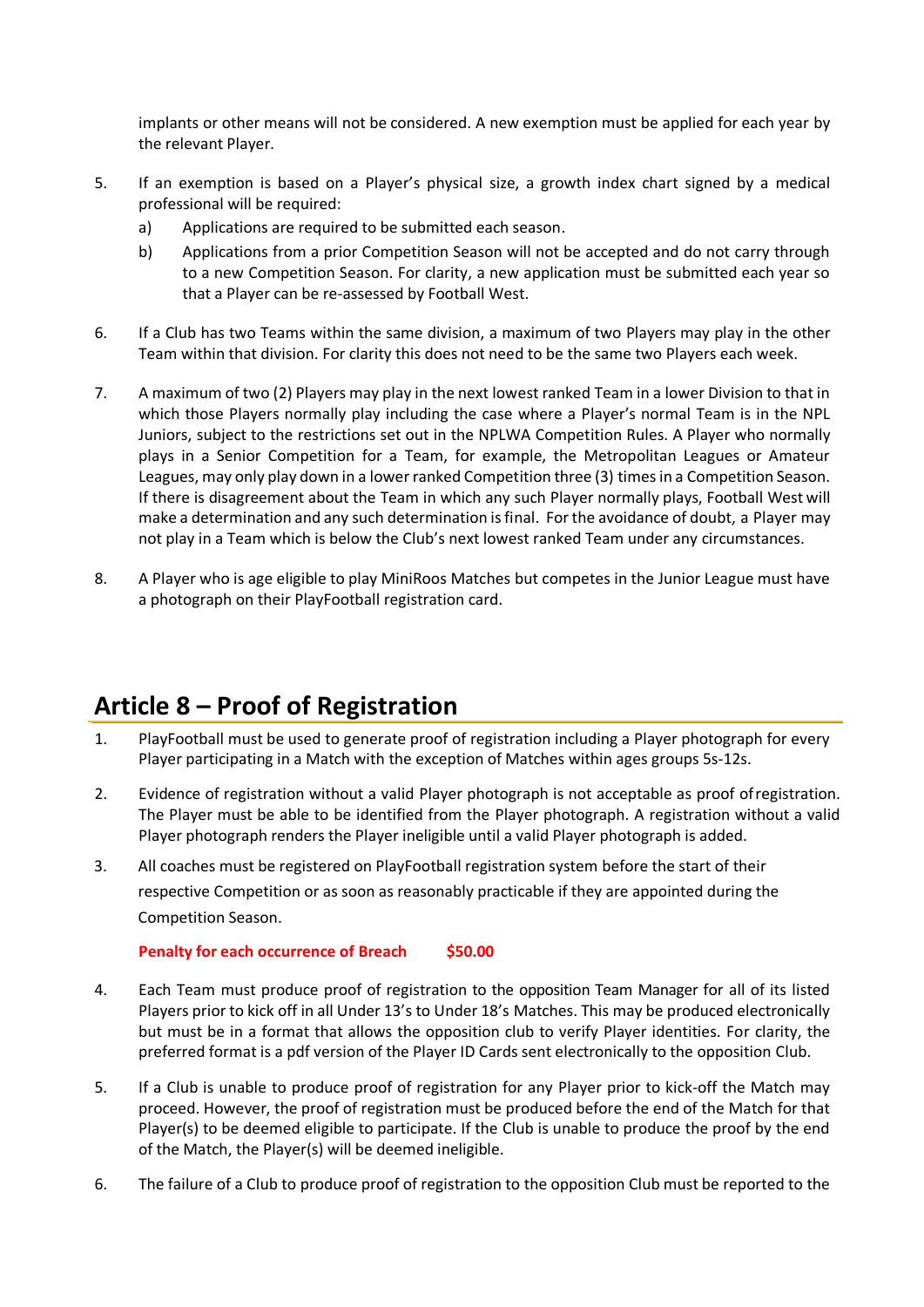Referee who must note that failure on the Team List. If the failure of a Club to produce proof of registration is not communicated to the Referee, then no protest based on the ineligibility for that Player(s) will be reviewed under any circumstances.

7. If a Club has complied with all necessary requirements and wishes to subsequently lodge a protest based on Player eligibility, it must do so in accordance with the conditions specified in the Disciplinary & Grievance Regulations.

#### **Article 9 - Match Documentation**

- 1. All Junior League competitions and MiniRoos competitions from Under 8's to Under 12's will use Electronic Match Cards to record the details of each Match.
- 2. MiniRoos competitions from Under 5's to Under 7's will use attendance sheets.
- 3. An Electronic Match Card must be completed accurately no later than fifteen (15) minutes prior to the commencement of the Match. The following penalties apply to a breach of this requirement:
	- a. If no Electronic Match Card is submitted: **Penalty for Breach: Forfeiture of the Match an \$200 Fine**
	- b. If any of the following are not completed accurately:
		- i. all Player names;
		- ii. all Players assigned a correct shirt number;
		- iii. all Team Officials listed;
		- iv. eligible overage Players denoted; and
		- v. starting Players assigned.

#### **Penalty for Breach: \$100 Fine**

4. All Team Officials who wish to sit in the Technical Area during any Match must be registered on PlayFootball as a coach or related role.

#### **Penalty for Breach \$50 Fine**

- 5. The home Club is responsible for entering the final score of the Match as well as their goal scorers. Goal scorers are not be added for MiniRoos Competitions.
- 6. The away Club is responsible for entering their goal scorers. Goal scorers are not to be added for MiniRoos Competitions.
- 7. The Electronic Match Card received by Football West will be accepted as the facts relating to the Match.
- 8. The result of each Match must be entered into Sports TG by the home Club within two (2) hours of the completion of the Match.
- 9. Football West will be responsible for the entry of any Yellow Cards and Red Cards from the Match based on the Referee's report.
- 10. If a there are technical difficulties with the Electronic Match Card system a Team may email Football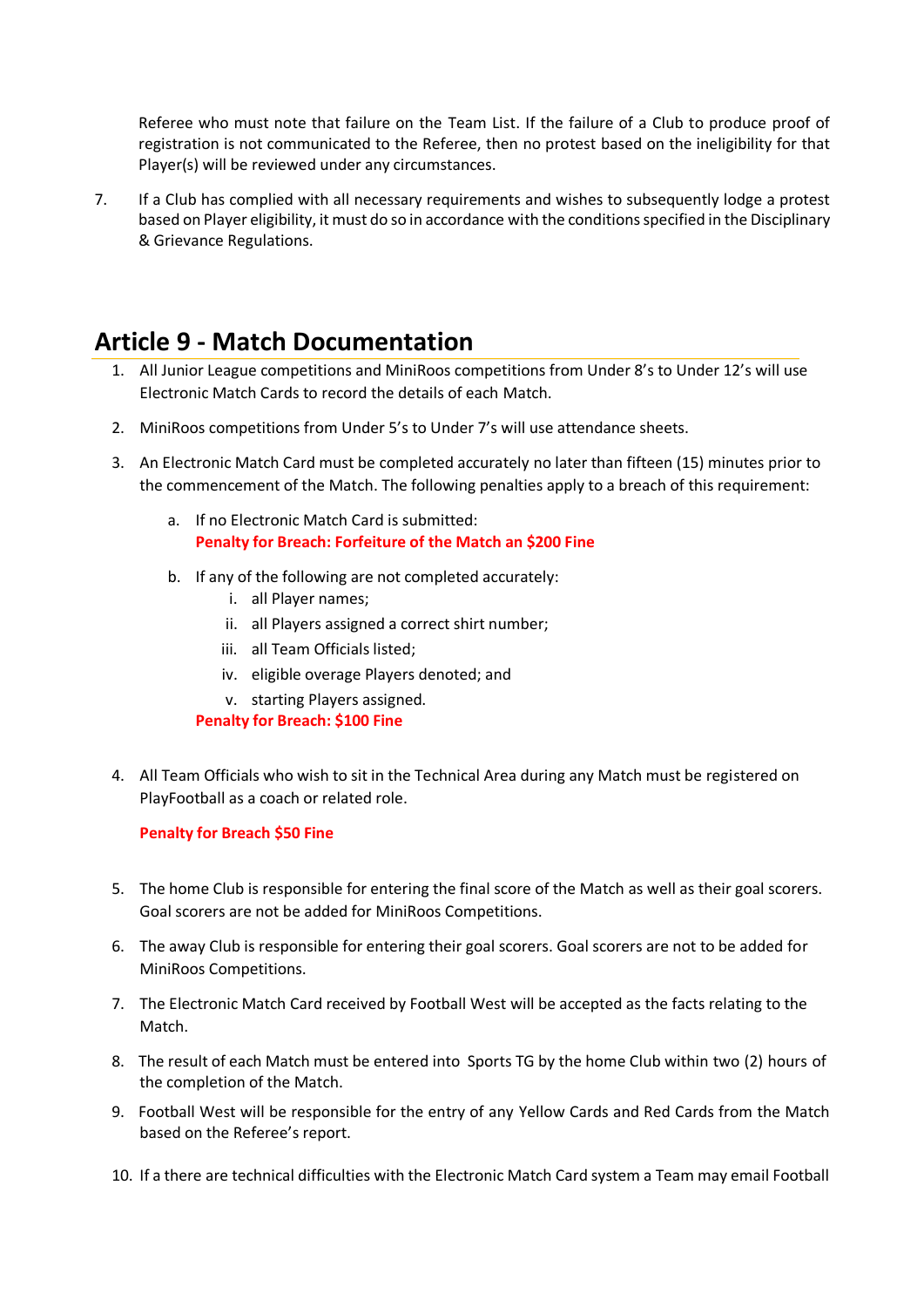West with the details of participants in the Match prior to the Match's scheduled kick off time and Football West may, at its discretion, accept this as a valid Electronic Match Card.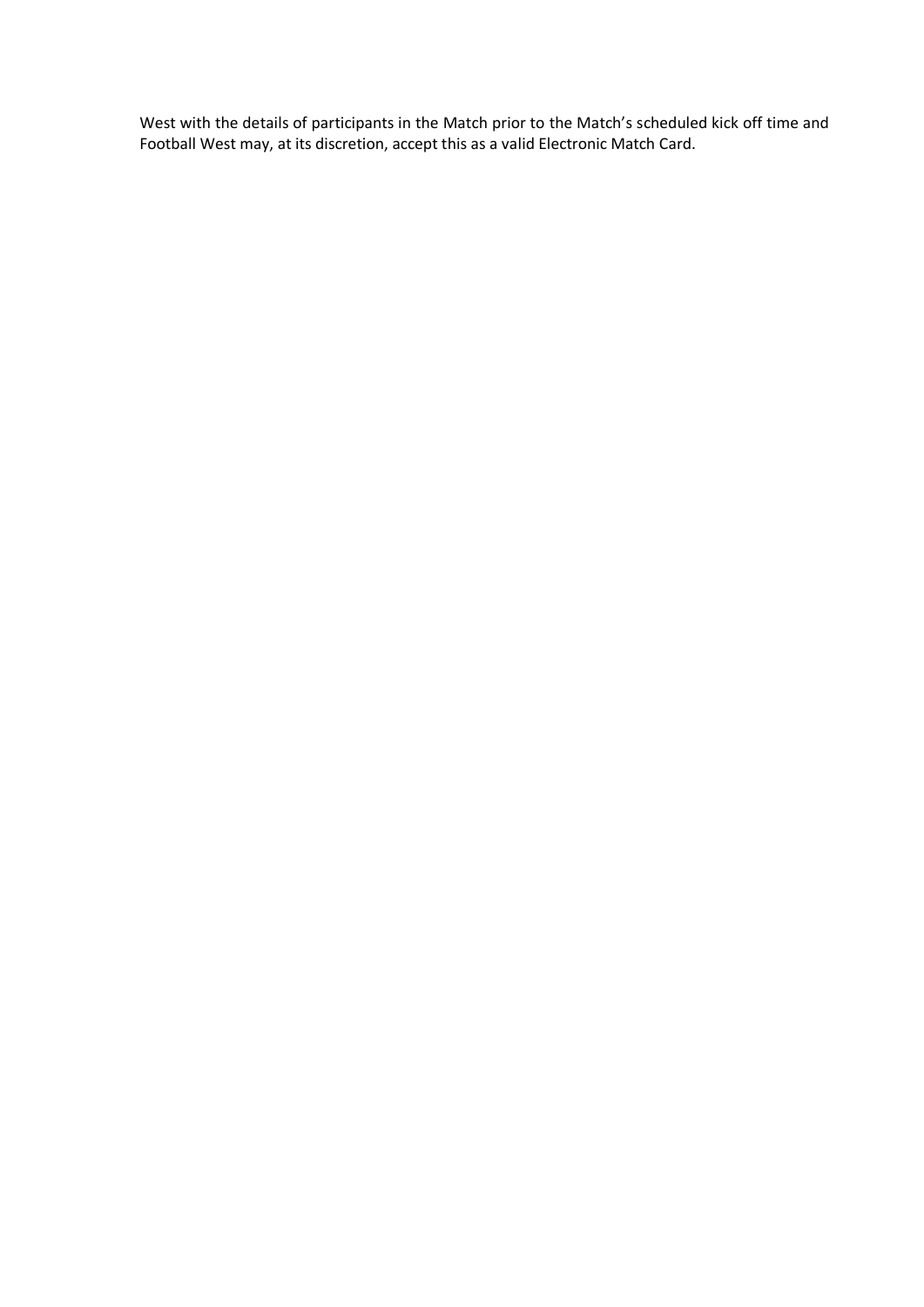# **Part 2 MiniRoos**

#### **Article 10 - Competition Format**

- 1. The rules in this Part 2 apply to the MiniRoos League.
- 2. In the 5 6s and 7s age groups, each game day will be held at the designated host venue in each Club cluster.
- 3. In the 8-12s age groups, where possible, the Team from each Club will play the corresponding Team from every other Club in its Division twice, once at its home venue and once at the opposition's home venue.
- 4. A Club may request a change to the Division of one or more of its Teams in the MiniRoos League by application in writing to Football West. Any such change may or may not be granted at the discretion of Football West, and if granted any change will be subject to applicable administration fees. Any decision by Football West is final.
- 5. MiniRoos Football must be played according to the MiniRoos Laws of the Game as published on the Football West website.

#### **Article 11 - Abandoned Matches**

1. Abandoned Matches in the MiniRoos or Under 12s League will not be replayed under any circumstances.

#### **Article 12 - Match Documentation**

- 1. Players in the 5s, 6s and 7s age groups are required to have their names and registration numbers recorded on an attendance sheet.
- 2. Players in the 8-12s age groups will be recorded in accordance with Article 9
- 3. In the 5s, 6s and 7s age groups, it is the responsibility of each Club's Team Manager or equivalent to give the completed attendance sheet to the Game Day Co-ordinator.
- 4. The Game Day Co-ordinator must forward all attendance sheets from each game day to reach Football West within five (5) Business Days of the Match date.
- 5. Goal scorers are not to be added for MiniRoos competitions
- 6. The result of each Match must be entered into SportsTG by the home Club no later than 8:00pm on the day of the Match. After this point the results will be locked.

#### **Article 13 - Players**

1. Players are eligible to play in competitions according to the following table: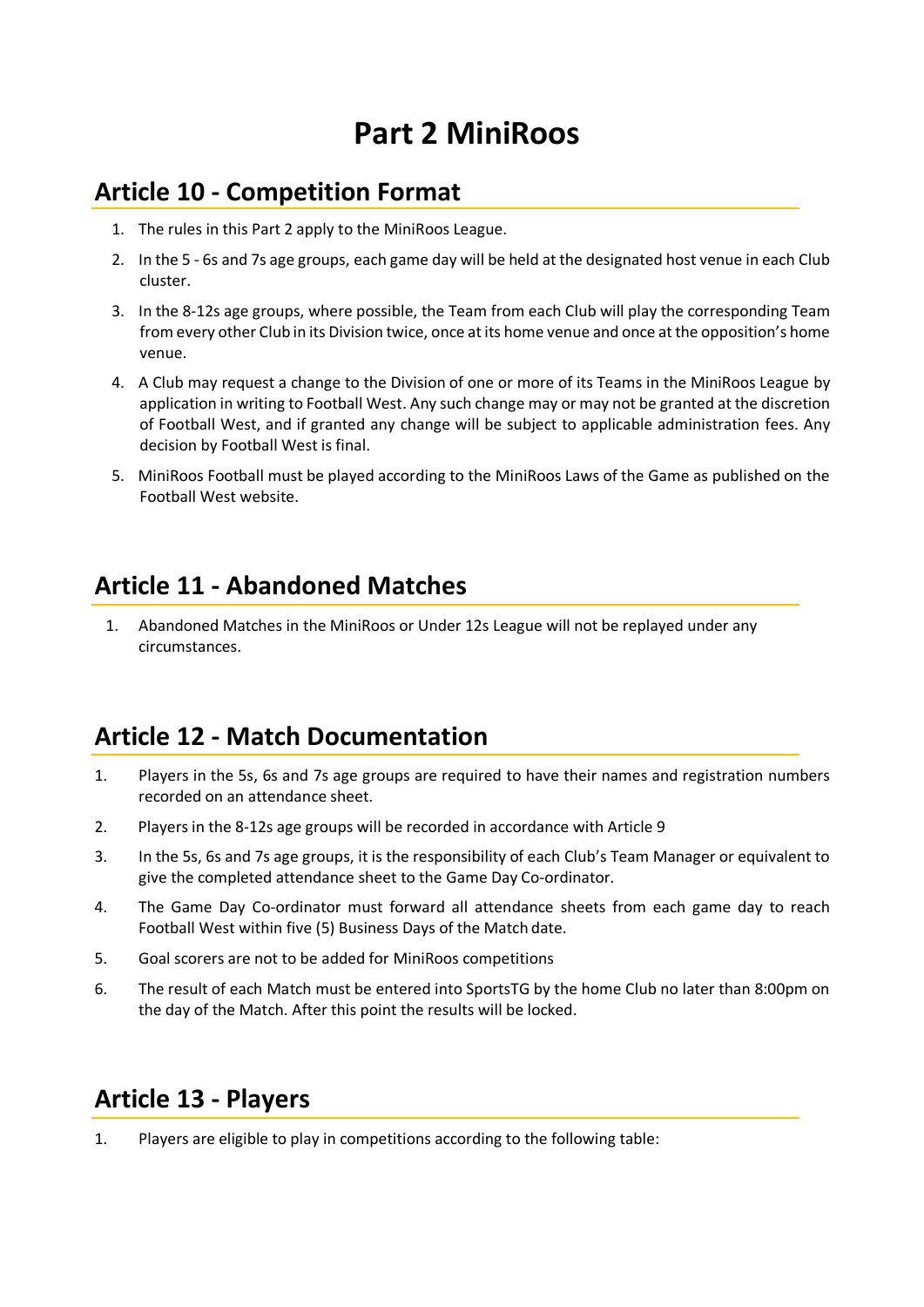| <b>Age Group</b> | <b>Eligible Male Birth Years</b> | <b>Eligible Female Birth Years</b> |
|------------------|----------------------------------|------------------------------------|
| 5s               | 2016, 2017                       | 2014, 2015, 2016, 2017             |
| 6s               | 2016, 2017                       | 2014, 2015, 2016, 2017             |
| <b>7s</b>        | 2015, 2016                       | 2014, 2015, 2016, 2017             |
| <b>8s</b>        | 2014, 2015, 2016                 | 2013, 2014, 2015, 2016             |
| <b>9s</b>        | 2013, 2014, 2015                 | 2012, 2013, 2014, 2015             |
| 10 <sub>s</sub>  | 2012, 2013, 2014                 | 2011, 2012, 2013, 2014             |
| 11 <sub>S</sub>  | 2011, 2012, 2013                 | 2010, 2011, 2012, 2013             |
| 12s              | 2010, 2011, 2012                 | 2009, 2010, 2011, 2012             |
| Girls 8s         |                                  | 2014, 2015, 2016                   |
| Girls 10s        |                                  | 2012, 2013, 2014                   |
| Girls 12s        |                                  | 2010, 2011, 2012                   |

2. Interchangeable substitutes may be used in all MiniRoos Matches asfollows:

- a) 6s & 7s age groups maximum of 3 substitutes;
- b) 8s & 9s age groups– maximum of 4 substitutes; and
- c) 10s & 11s & 12s age groups maximum of 5 substitutes.

#### **Article 14 - Playing Strips**

- 1. In any 8-12s age group Match, if the shirts of the participating Teams are alike or similar, then players of the home Team will be required to change its shirts. If the home Team does not have a set of differently coloured shirt, they may wear differently coloured bibs.
- 2. In any 6-7s age group Match, if the shirts of the participating Teams are alike or similar, then players of the first mentioned Team may wear differently coloured bibs.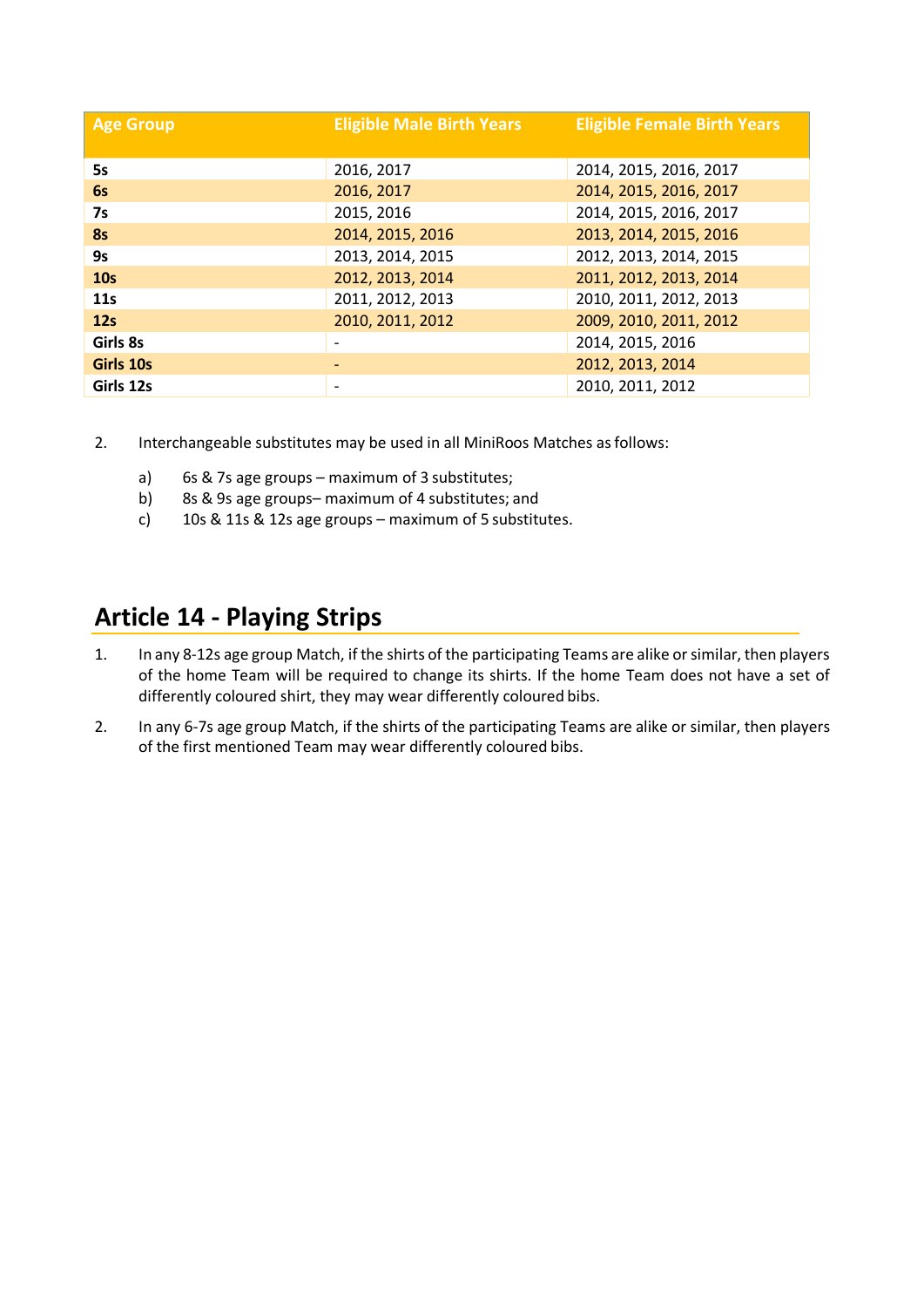## **Part 3 Junior Leagues**

### **Article 15 – General**

- 1. The rules in this Part 3 applies to the Junior Leagues.
- 2. The Junior Leagues will be divided into a Junior Girls League and a Junior Boys League.

## **Article 16 – Competition Format**

- 1. Teams will be ranked in their respective Divisions according to the number of Competitions Points they accrue over a relevant Competition Season. The order in which a Team finishes the Competition Season will be determined by the competition format as specified in Article 10.
- 2. The Team finishing in first place of each Division of the Junior Competitions will, at the conclusion of the Competition Season, be crowned the champion Team for that Competition Season in that Division.
- 3. Results and Team rankings for the Under 12s age groups will be recorded by Football West for the purposes of placing a Team in the appropriate Division in the following Competition Season.
- 4. The Clubs finishing in 1st and 2nd places in each Division at the end of the Competition Season, will occupy promotion positions and may elect to be promoted into the higher ranked Division in the following season, with the exception of Teams who are already playing in the highest ranked Divisions.
- 5. The Clubs who finish in the lowest two places of each Division at the end of the season will occupy relegation positions, and will be relegated to the lower ranked Division in the following season, with the exception of those Teams already playing in the lowest ranked Divisions.
- 6. Football West will consider a Team's finishing position for that Competition Season in each relevant Division to properly assign a Team to an appropriate league and Division in the following Competition Season.
- 7. There will be a promotion and relegation relationship between Division Two and the regional Divisions, if numbers allow for such a divide to exist in the Competition. The Clubs which finish in first position in North Division One and South Division One may nominate to play in Division Two in the next highest age group in the following Competition Season. If either or both Clubs exercise this option, then the Teams occupying the lowest two positions in Division Two may be relegated subject to other rules and regulations, their geographical locations and the discretion of Football West.
- 8. Clubs occupying promotion positions will play in the next highest available Division in the next highest age group in the following Competition Season. However, Football West reserves the right not to promote a Club, or to promote more than two Clubs depending on the changing structure of any Competitions, including but not limited to the requirement to incorporate development Teams in specific competitions or any other circumstances considered appropriate by Football West.
- 9. Clubs occupying a relegation position, will play in the next lowest available Division in the next highest age group in the following season. However, Football West reserves the right not to relegate a Club, or to relegate an appropriate number of Clubs required as a result of any change in the structure of any competitions, including but notlimited to the requirement to incorporate development Teams in specific competitions or any other circumstances considered appropriate by Football West.
- <span id="page-10-0"></span>10. Prior to the commencement of any Competition Season, a Clubmay, by written notification to Football West, request a Division change for one or more of its Teams competing in the Junior Leagues. Football West may, in its absolute discretion, grant a Division change to a requesting Club, however any such change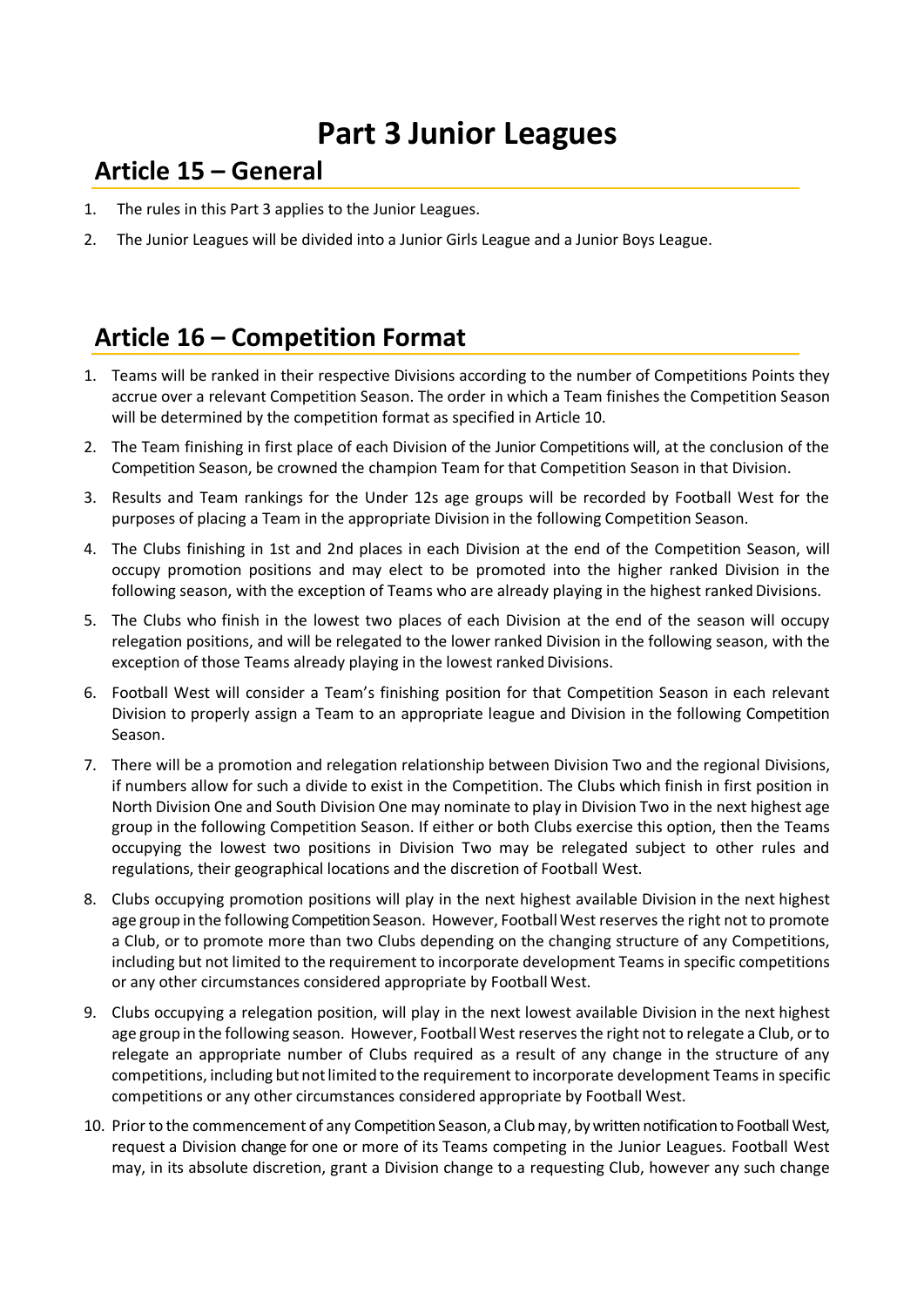will be subject to payment by that Club of the applicable administration charges.

- 11. Applications by a Club to regrade any of its competing Teams will only be accepted in writing to Football West, sent from either the Club Secretary or Club President.
- 12. Applications by a Club to regrade any of its competing Teams will not be considered if any such application is received by Football West between the period commencing two (2) weeks prior to Round 1 commencing in that relevant Division and the completion of Round 3. Football West may, in its absolute discretion, approve a regrading request for exceptional circumstances and having considered all relevant factors for any applications made inside of this period.
- 13. Football West will implement and process (where possible) regarding applications in the time period commencing between the completion of Round 3 and the completion of Round 4.
- 14. Any regrading applications received by Football West after the time period specified in paragraph 13 may only be implemented at the sole discretion of Football West.
- 15. Wherever possible, competitions will be structured so that each Team in a Division plays each other Team in that Division on an equal number of occasions. However, in circumstances where is not possible to facilitate fixtures in this way, Football West will design a Match schedule which is, in its opinion, equitable to all the Teams concerned.
- 16. Football West will use its best endeavours to ensure that an equal number of Matches are played by each Team in a Division. In circumstances where an equal number of Matches are not able to be played by each Team in that Division, Football West may, in its sole discretion, implement an alternative system of ranking for the Teams that are competing in that Division.

#### **Article 17 – Regraded Teams**

- 1. For the purpose of this Article and Article 18;
	- a) "**Regraded A"** refers to the Team moving Division.
	- b) **"Regraded B"** refers to a second Team that has been regraded.
	- c) **"Original Teams"** refers to the Teams originally in the Division.
	- d) **"New Division"** refers to the Division the Regraded A and/or Regraded B has moved into.
	- e) **"Old Division"** refers to the division the Regraded A and/or Regraded B has moved from.
	- f) **"Withdrawn Team"** refers to a Team that has been removed from all competitions.
	- g) **"Team A"** refers to Team that is new and has not competed in any competitions.
	- h) **"Limitation Period"** refers to a period of time that Football West will set at the time of regrading, for teams to organise catch up games.
	- i) **"CUG"** refers to a Catch-Up Game.
- 2. A Teammay apply to be regraded into a different Division within its age group by submitting a request in writing to Football West, who may, in Football West's discretion grant this request.
- 3. In accordance with Article 18, if Football West grants a Team the ability to be regraded, a Limitation Period will apply in which the regraded Club must organise with the Original Teams the details of any CUG.
- 4. If Regraded A moves into a Division with a bye: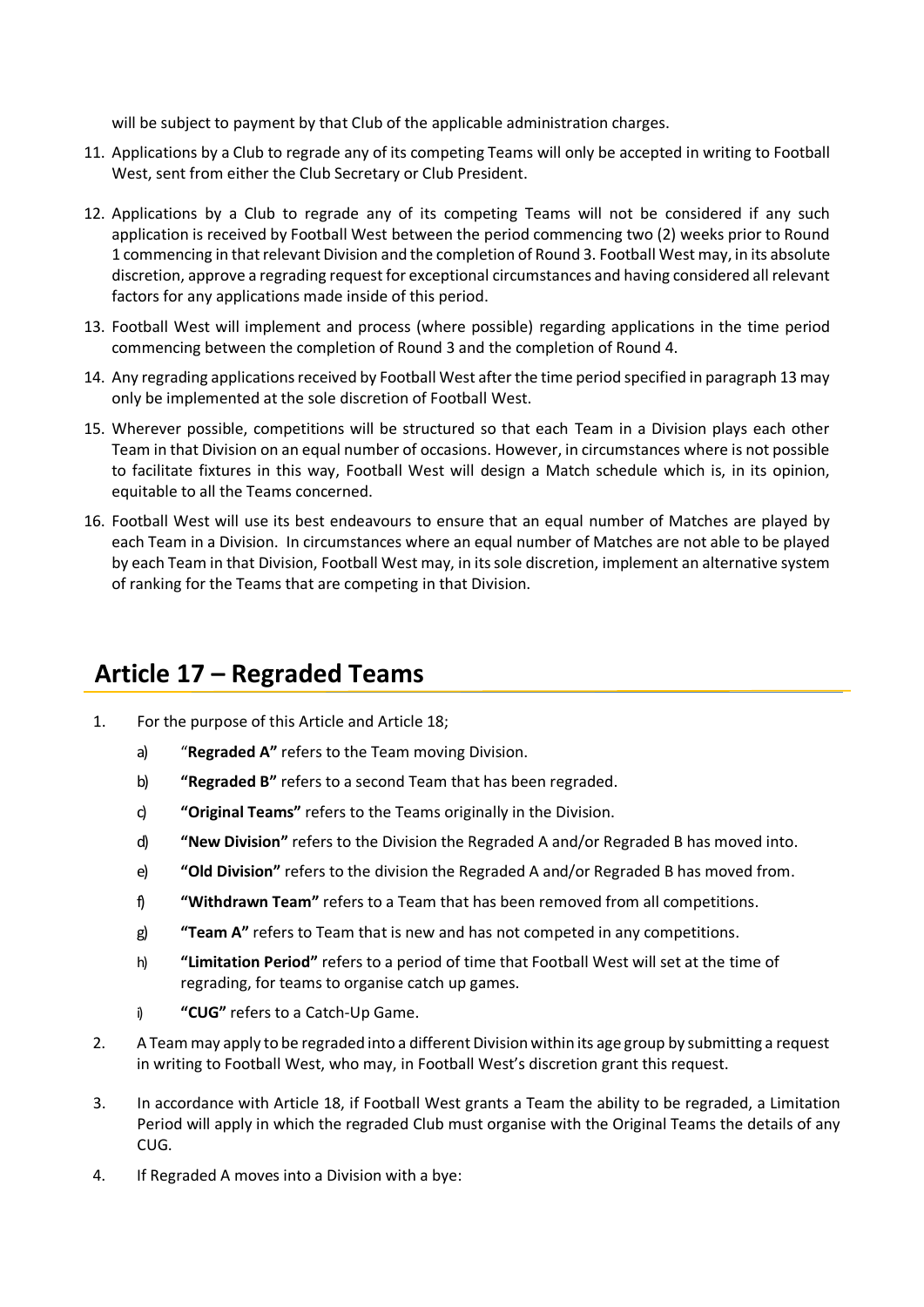- a) Regraded A replaces the bye fixtures in that New Division.
- b) Regraded A must organise CUG's with those Teams in the New Division.
- c) All Competition Points accrued by Regraded A in its Old Division will be annulled.
- 5. If Regraded A moves into a Division whereby Regraded B has moved into another Division:
	- a) Regraded A will replace and assume Regraded B's fixtures in New Division.
	- b) Regraded A to organise CUG's with the Original Teams in New Division.
	- c) All Competition Points accrued by Regraded A in its Old Division will be annulled.
- 6. Where a Team is withdrawn from all competitions:
	- a) All Competition Points accrued by that Withdrawn Team is annulled.
	- b) If no replacement Team moves into that Division a bye will be entered to fill the gap in the fixtures.
	- c) If a Team is regraded into the Division, that Team will replace the Withdrawn Team.
- 7. Where Team A is entered into a Division, Football West will either;
	- (i) Replace a bye with Team A If Team A replaces a bye, Team A will need to organise CUG's with the Original Teams in the Division.
	- (ii) Redraw fixtures to accommodate Team A If fixtures are redrawn, Football West will notify Teams in writing of what CUGs are required.

#### **Article 18 – Catch Up Games**

- 1. CUGs may be required with movement of Teams between Divisions.
- 2. Catch up games are not required for Teams in the Under 5s to Under 12s age groups inclusive.
- 3. CUG(s);
	- a) may be scheduled and played at any time as agreed by both relevant Teams playing the CUG and Football West must be notified in writing of this agreement between the playing Teams as soon as practicable but in any event prior to 22 August 2022;
	- b) may not be played after the end of a regular season; must not be played during or after the Top Four Finals Competition;
	- c) agreed to be scheduled after 22 August 2022 may only proceed with the written permission of Football West;
	- d) required to be played within the Limitation Period set by Football West during regrading must be organised by the A Regraded Team and its opposition Team;
	- e) not able to be played or scheduled absent of any proof that bona fide attempts have been made to organise catch up games (in Football West's reasonable opinion) with the opposition Team prior the conclusion of the limitation period, will result in the Original Team(s) being awarded a 3-0 win in place of a CUG.
- 4. If the relevant Teams cannot reach an agreement over the date and time of a CUG, Football West may, in its discretion:
	- a) set the Match fixture details; or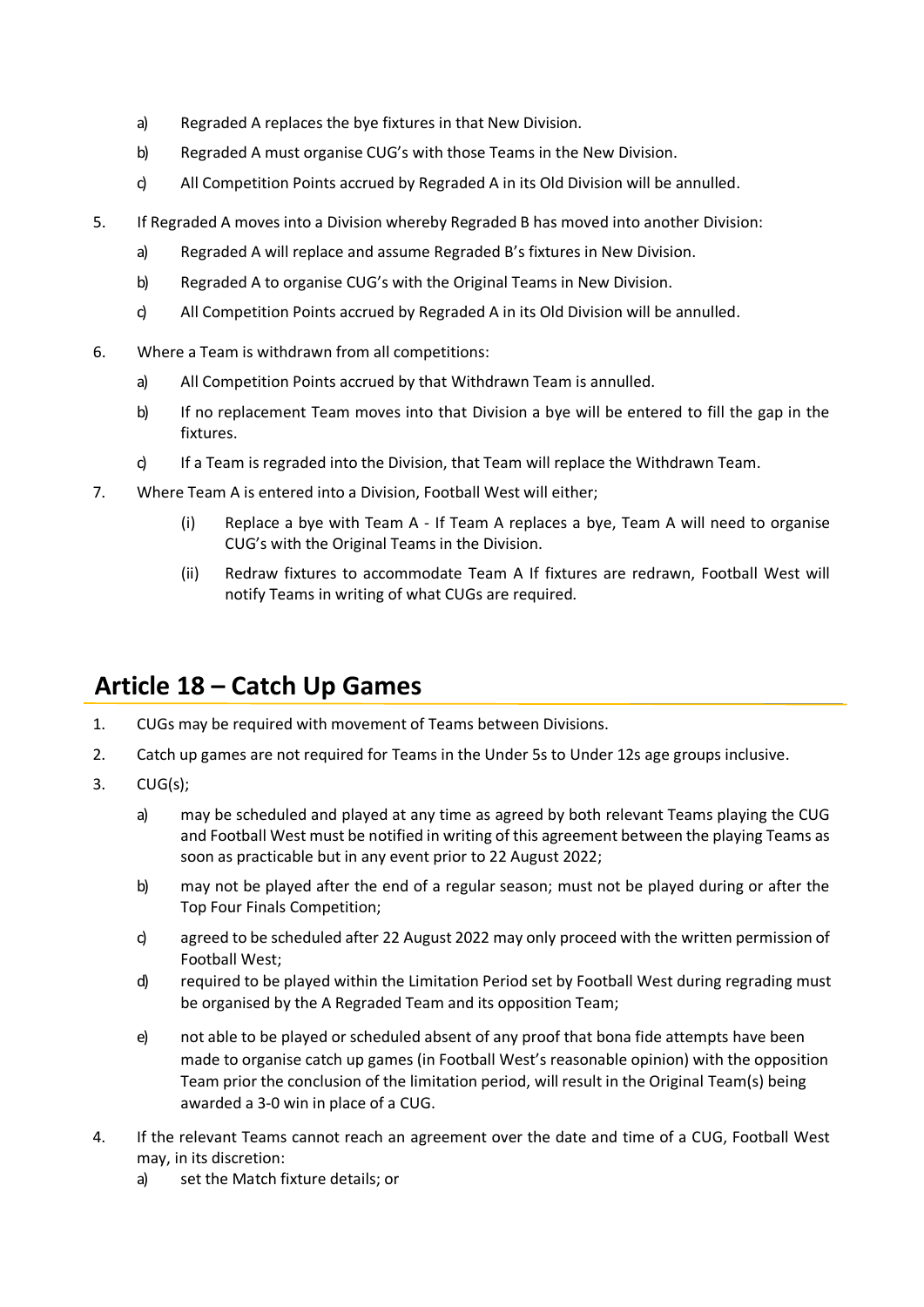- b) award a 0-0 draw to the Teams.
- 5. If a Club provides bona fide evidence in writing to Football West that its attempts to organise a CUG with the opposing Team have not been reciprocated, Football West may at its discretion:
	- (i) set the Match fixture details; or
	- (ii) award a 0-0 draw to the Teams.
- 6. Any decision made by Football West in respect paragraphs 3 to 5, which results in Football West's decision to award Competition Points to a relevant Team is not subject to challenge by any Club or Team.

### **Article 19 - Competition Points**

- 1. In respect to the result of a Match, three (3) points will be awarded for a win, one (1) point for a draw and no points for a defeat. Competition Points are not transferable between Divisions.
- 2. If two or more Teams are equal on Competition Points on completion of the season, the following criteria will be applied in order to determine the higher ranking Team for that Division:
	- a) the Team with the superior goal difference;
	- b) the Team with the higher number of goals scored;
	- c) the number of points gained in Matches between the Teams concerned;
	- d) the superior goal difference in Matches between the Teams concerned;
	- e) the Team with the lower number of Red Cards;
	- f) the Team with the lower number of Yellow Cards; and
	- g) the drawing of lots.

#### **Article 20 - Matches**

- 1. All Clubs must have a Technical Area at all Junior League Matches
- 2. Two Technical Areas must be marked and may only extend 1 metre either side of the designated seating area as per the FIFA Laws of the Game.

#### **Article 21 - Players**

- 1. Only female players may participate in the Junior Girls League.
- 2. Players are eligible to play in competitions according to the following table:

| <b>Age Group</b> | <b>Eligible Male Birth Years</b>                  | <b>Eligible Female Birth Years</b>                      |
|------------------|---------------------------------------------------|---------------------------------------------------------|
| 13s              | 2008 <sup>+</sup> , 2009, 2010, 2011 <sup>*</sup> | 2007 <sup>+</sup> , 2008, 2009, 2010, 2011 <sup>*</sup> |
| 14 <sub>s</sub>  | 2007 <sup>+</sup> , 2008, 2009, 2010 <sup>*</sup> | 2006 <sup>+</sup> , 2007, 2008, 2009, 2010 <sup>*</sup> |
| <b>15s</b>       | 2006 <sup>+</sup> , 2007, 2008, 2009*             | 2005 <sup>†</sup> , 2006, 2007, 2008, 2009 <sup>*</sup> |
| <b>16s</b>       | 2005 <sup>+</sup> , 2006, 2007, 2008*             | 2004 <sup>+</sup> , 2005, 2006, 2007, 2008 *            |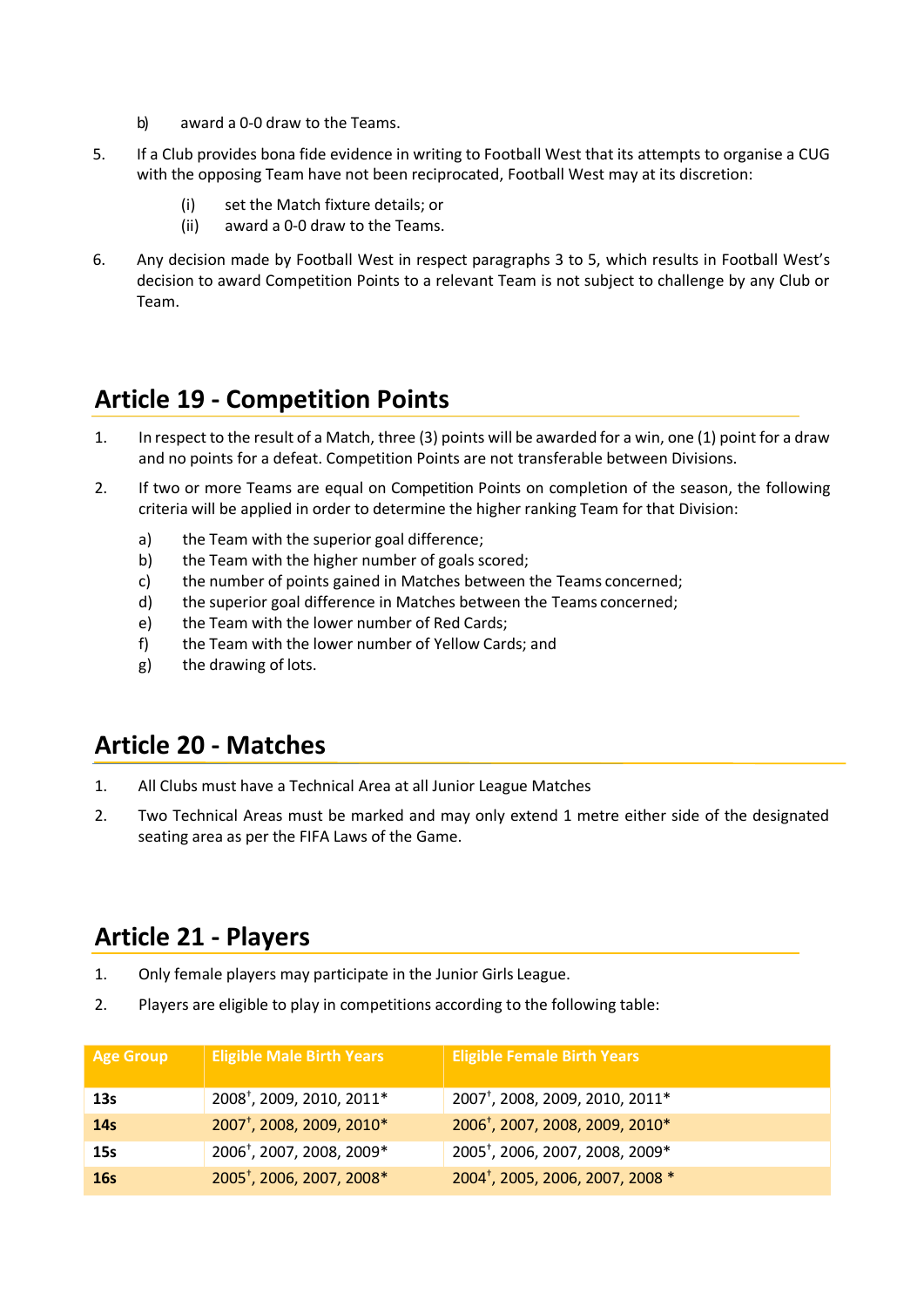| 18s       | 2003 <sup>†</sup> , 2004, 2005, 2006, 2007 <sup>*</sup> | $2003^{\dagger}$ , 2004, 2005*                    |
|-----------|---------------------------------------------------------|---------------------------------------------------|
| Girls 14s | $\qquad \qquad \blacksquare$                            | 2007 <sup>+</sup> , 2008, 2009, 2010 <sup>*</sup> |
| Girls 16s |                                                         | 2005 <sup>+</sup> , 2006, 2007, 2008 <sup>*</sup> |
| Girls 18s | $\overline{\phantom{0}}$                                | 2003 <sup>+</sup> , 2004, 2005, 2006 <sup>*</sup> |

Birth years with an asterisk (\*) require an exemption from Football West to participate in the relevant age group in accordance with Article 7.3.

Birth years with a cross (†) require a medical exemption to play in the age group.

- 3. These age limitations do not apply to the NTC Girls 14s Team which will play in the Junior Boys League 13s Division 1.
- 4. A Club (or its representative) wishing to approach a Player or a Player's parent(s) or guardian(s) for the purpose of procuring the services of that Player, must seek the express written permission of the Club with which the Player is registered and Football West prior to the approach being made.

**Penalty for Breach \$500**

#### **Article 22 - Match Officials**

- 1. Each Club is responsible for 50% of Match Official fees. Football West will determine the fees payable and publish the rates prior to the commencement of each Competition Season on Football West's website.
- 2. Representatives from each Team must liaise with each other to ensure that the Match Official(s) receive payment in cash of the Match Official fees on theday of the Match.
- 3. Football West in its sole and absolute discretion will allocate a Match Official(s) to a relevant cup on Match days. No Club may request the attendance or non-attendance of any particular Match Official.
- <span id="page-14-0"></span>4. In the event that a Referee is unable to be allocated to a Match by Football West, or in circumstances where no Match Official allocated to a Match is ready and able to commence a Match within fifteen (15) minutes of the scheduled kick-off time, then the home Club must allocate a Referee.
- 5. If a Referee is appointed by the home Club in accordance with paragraph [4,](#page-14-0) that Referee must be at least two years older than the age group of the Teams playing in that relevant Match.
- 6. In the absence of one or both assistant Referees, each Team must provide a Club assistant Referee to assist the allocated Match Referee. If either Club does not comply, then the Match must notproceed. In such a circumstance, the Match will proceed in accordance with Article 3 of the Community Competition Rules.
- 7. If an appointed Referee postpones or delays a Match for any reason, that Referee must, within 3 Business Days of the Match date, submit a report in writing to Football West which sets out the reasons for his decision to postpone or delay the Match. Where a Match is postponed, t h e appointed Referee is entitled to receive 50% of the prescribed Match fee and 100% of the Match fee if the Match is delayed whether that Match is subsequently completed or abandoned entirely.
- 8. When a Match is forfeited by a Club for any reason, that Club must pay the Referee 100% of that Referee's prescribed Match fee, unless the forfeiting Club informed Football West in writing of its decision to forfeit the Match at least 72 hours prior to the scheduled kick-off.
- 9. If a Match is abandoned for any reason, the Match Officials are entitled to receive 100% of the Match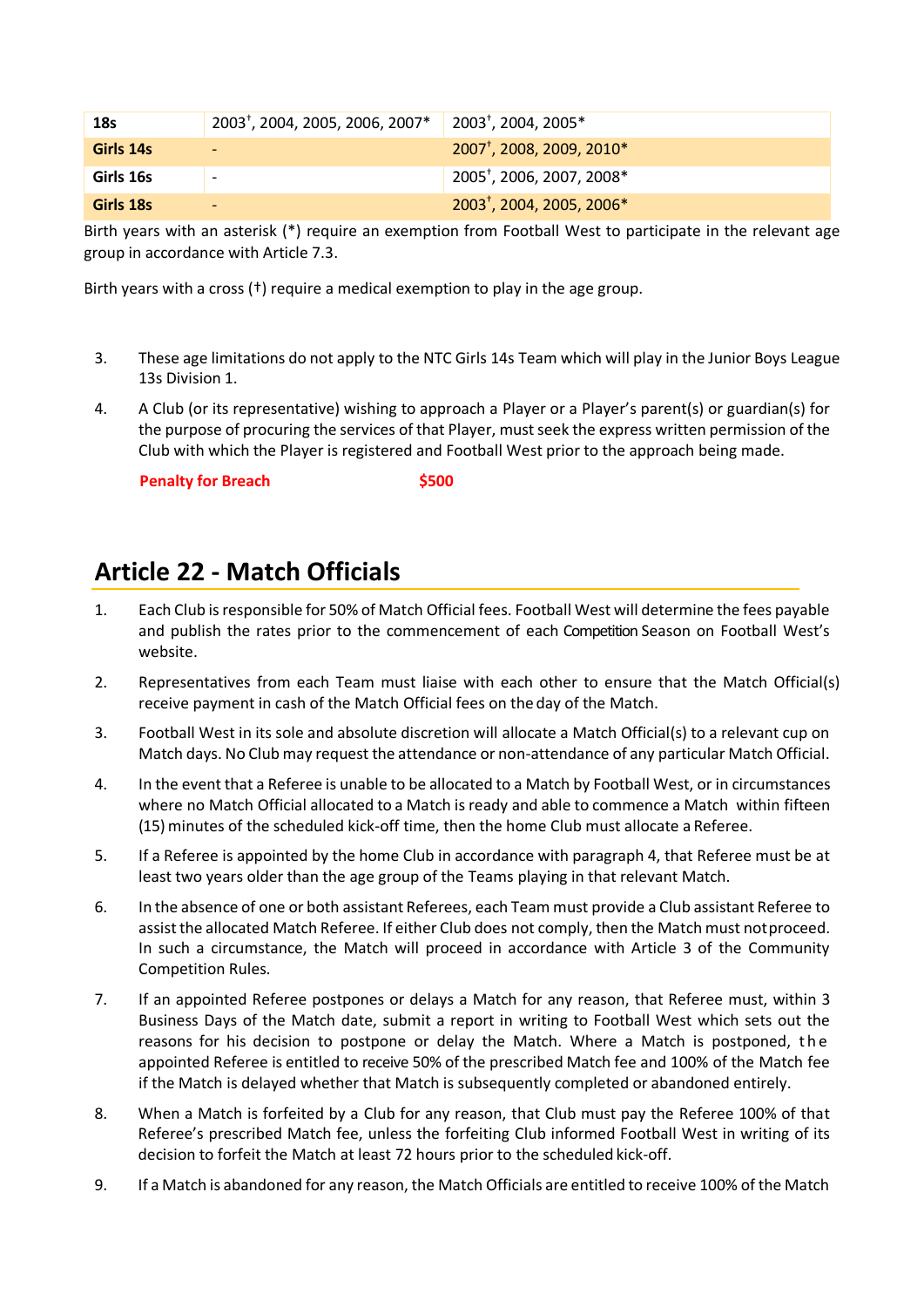fee payable by the Club or Clubs responsible for that Match's abandonment.

#### **Article 23 - Modifications to the Laws of the Game**

- 1. Matches in the 13s and 14s age groups will be played over two equal playing periods of 30 minutes. With the exception of an abandoned Match, each playing period must last for a minimum of 20 minutes for a result to be recorded.
- 2. Matches in the 15s age group will be played over two equal playing periods of 35 minutes. With the exception of an abandoned Match, each playing period must last for a minimum of 25 minutes for a result to be recorded.
- 3. Matches in the 16s age group will be played over two equal playing periods of 40 minutes. With the exception of an abandoned Match, each playing period must last for a minimum of 25 minutes for a result to be recorded.
- 4. Matches in the 18s age group will be played over two equal playing periods of 45 minutes. With the exception of an abandoned Match, each playing period must last for a minimum of 30 minutes for a result to be recorded.
- 5. Substitutes in the Junior Leagues are not bound by the condition in Law 3 of the Laws of the Game forbidding further participation in the Match. All substitutes in the Junior Leagues are able to be substituted on and off the field of play at will without limitation. All such substitutions must take place at the halfway line.
- 6. In Matches being played in the 13s, 14s, 15s, 16s and 18s age groups, no more than five (5) named substitutes may be listed on the Team List of which a maximum of five (5) may be used in any one Match.
- 7. The Referee has the power to produce Yellow Cards or Red Cards or temporarily dismiss a Player for prescribed conduct by a Player.
- 8. Temporary Dismissal System B as described in the FIFA Laws of the Game shall apply only to the cautionable offence of dissent by word or action.
- 9. A Player who is cautioned by a Referee for dissent by word or action will be punished by a temporary dismissal period of ten (10) minutes for Matches greater than 60 minutes in duration or five (5) minutes for Matches of 60 minutes or less in duration.
- 10. Temporary Dismissals are not recorded on the Electronic Match Card submitted by the Referee and do not count toward an accumulation of cautions which would otherwise result in the production of a Red Card.
- 11. Any technical error by a Referee with respect to employing a Temporary Dismissal on a Player is final and not subject to challenge by a Team or Player.

#### **Article 24 - Playing Strips**

- 1. Each Clubs must nominate in writing a "home" and "alternative" playing strip to Football West prior to the commencement of a season.
- 2. In any Match, if the Referee forms the view that the shirts of the participating Teams are alike or similar, or likely to cause confusion, then Players of the home Team will be required to change shirts.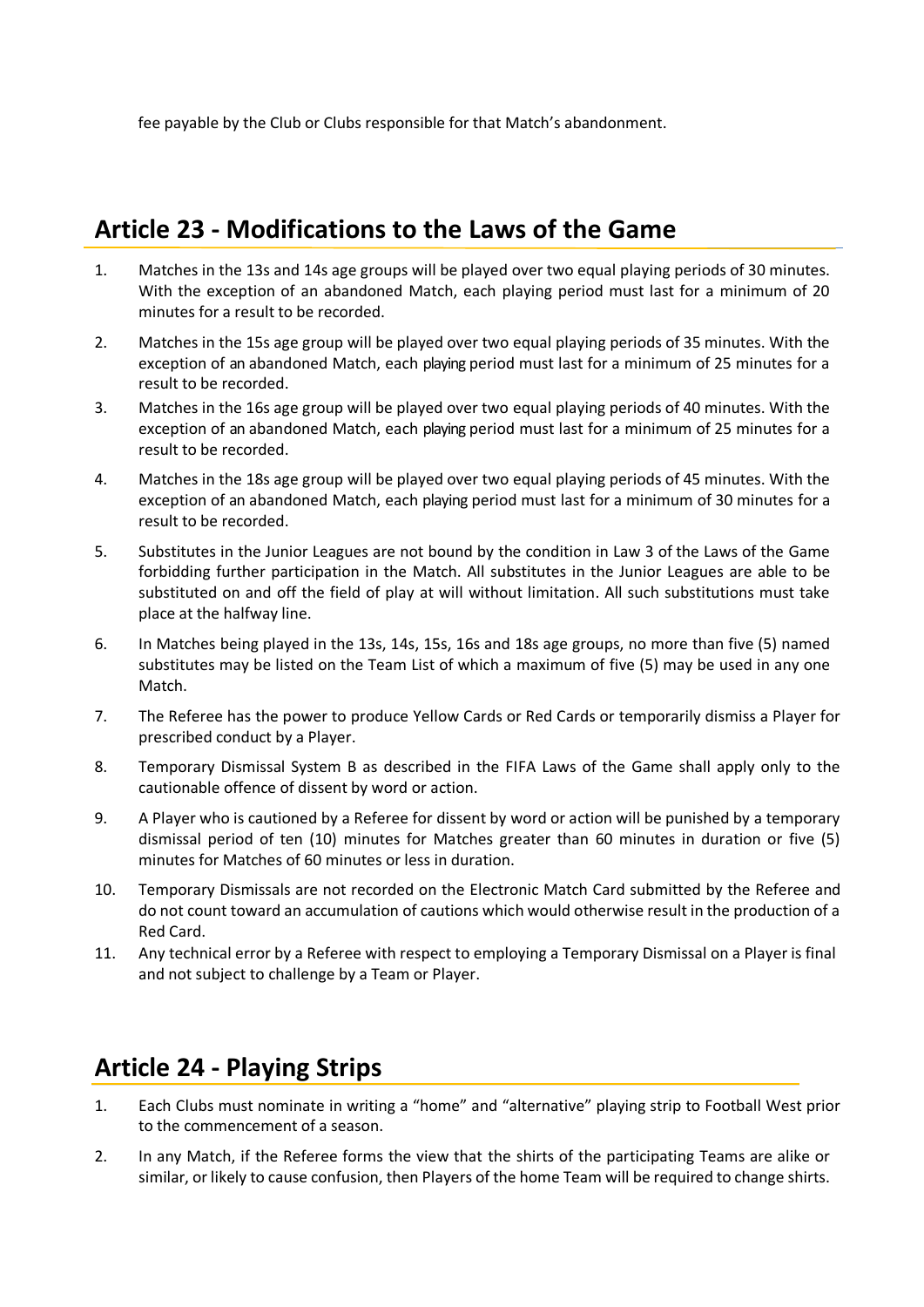The Referee's decision in this regard is final and not subject to dispute or challenge by a Team or Club.

#### **Article 25 – Junior Boys League Players**

1. Once a Player has taken the field of play in nine (9) Matches in either the NPL or State League competitions in the Under 18s, Under 20s, Reserves or First Team age groups, that Player is no longer eligible to participate in both the NPL or State League and the Junior Boys League during the same season. Matches referred to above may comprise of any combination of First Team, Reserves Team and 18s Team Matches as long as no more than nine Under 18s Matches, no more than five Under 20s, Reserves Matches and no more than one First Team Match in the NPL or no more than three (3) First Team State League Matches are played. Following the ninth (9<sup>th</sup>) Match for the NPL or State League Teams, the relevant Player must choose to play in either the NPL or State League or the Junior Boys Team(s) for which he is eligible.

**Penalty for Breach Forfeit**

- 2. A Club must notify Football West in writing, confirming that Player's choice to play either NPL, State League or Junior Boys League before that Player may participate in any further Matches. Each Club is responsible for monitoring the number of Matches played by each of that Club's Players.
- 3. Once a Player has taken the field of play in a NPL or State League Match for the First, Under 20s, Reserves or Under 18s age groups, that Player is not eligible to participate in the Junior Boys League for a Team below Under 15s Division 1 during the same season. A Club may apply to Football West in writing for an exemption to this rule if that Club's highest placed Team is below the Under 15s Division 1 competition. Any decision in favour of a Club is in the sole discretion of Football West.

**Penalty for Breach Forfeit**

4. A Player may not play in any age group of the NPL and any age group of the Junior Boys League on the same weekend.

**Penalty for Breach Forfeit of Second Match**

5. No NPL Player may play in a division below Division 3 unless the relevant Club has applied for an exemption to this rule in writing to, and received written consent by, Football West. Football West will only consider granting such an exemption if the applying Club's highest placed Team is below the Division 3 competition. For the purposes of this Article 25, a Player will be deemed to be an NPL Player if that Player has appeared on the Electronic Match card of that Club's NPL Teams on at least 50% of that Player'sMatches (if they have played more than two matches) or if they are listed on the Team Roster for that NPL Club.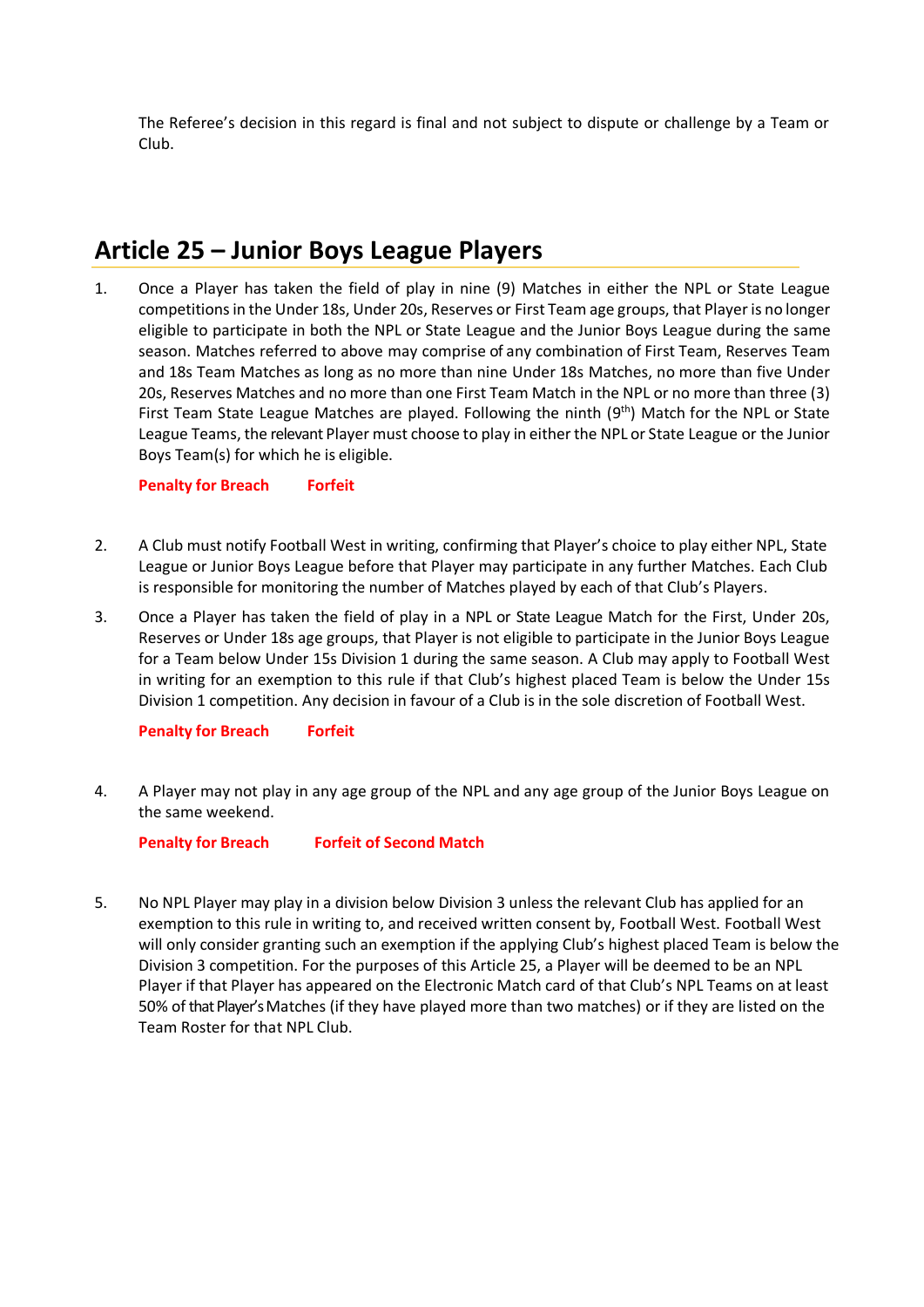## **Article 26 – Junior Girls League Players**

1. Once a Player has taken to the field in nine (9) Matches of the NPLWA-W First Team or Under 21s, that Player is no longer eligible to participate in both the NPLW-W and the Junior Girls League during the same season. These nine NPLWA-W Matches may comprise any combination of First Team and Under 21s Team Matches. With no more than three (3) NPLWA-W First Team be played. Following the ninth Match for the NPLWA-W Team, a Player must choose whether to play in either the NPLWA-W or the Junior Girls Team(s) for which she is eligible.

#### **Penalty for Breach Forfeit**

- 2. A Club must notify Football West in writing, confirming that Player's choice to play either NPLWA-W or Junior Girls League before that Player may participate in any further Matches. Each Club is responsible for monitoring the number of Matches played by each Player of that Club.
- 3. A Player who has played in any NTC Team may not play in the Junior Girls League in the same season.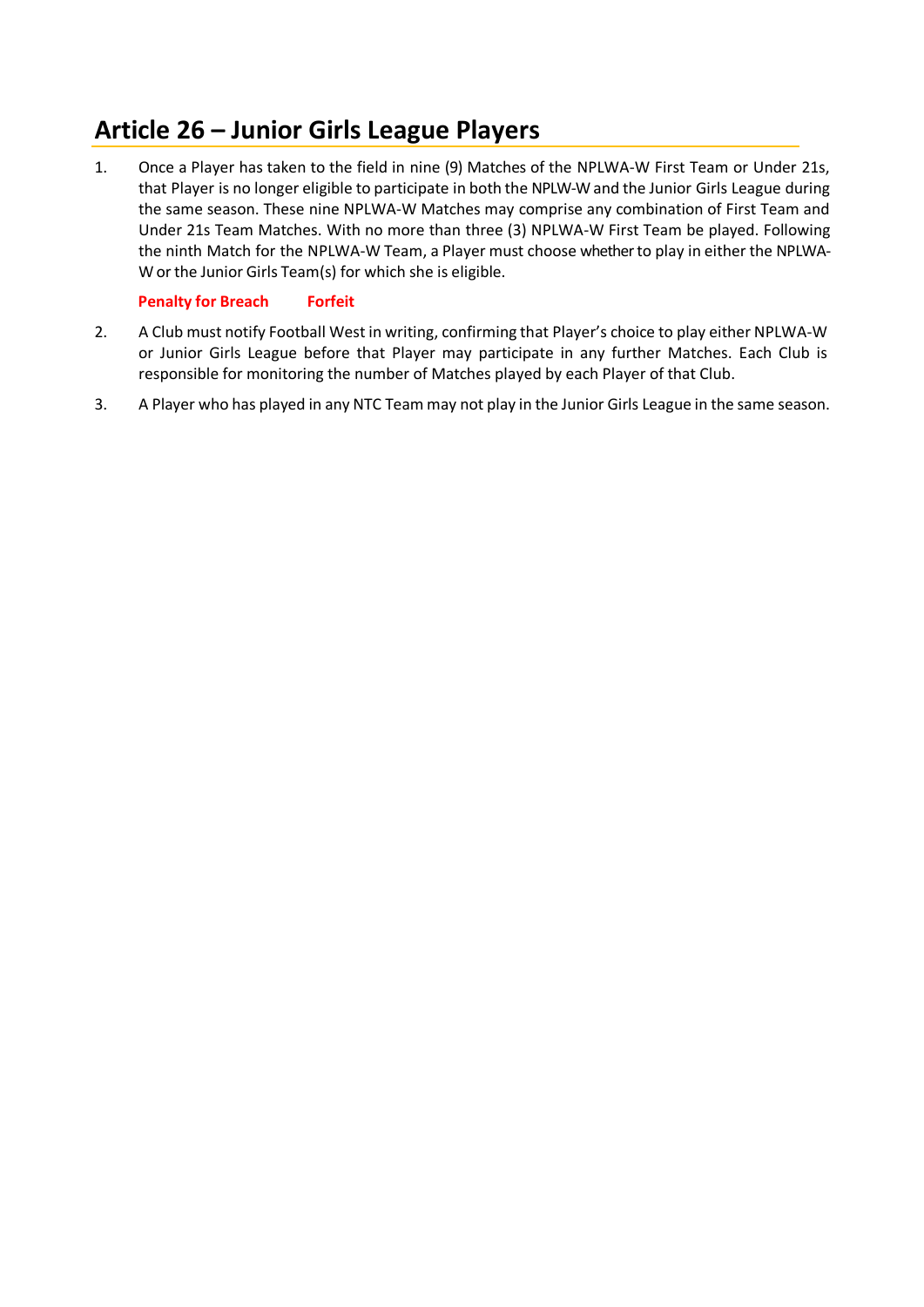# **Part 4 Junior Cups**

#### **Article 27 - General**

- 1. All rules contained within the Football West Competition Rules and Part 3 of this Annexure are applicable to the relevant cup competition (i.e., Junior Girls League and Junior Girls Cup) unless otherwise specified in thisdocument.
- 2. Where a rule in the Football West Competition Rules or Part 3 of this Annexure appears to conflict with a rule in this Part 4, the rule in this Part 4 will take precedence.
- 3. Any protest or complaint which, if upheld, would affect the result of a semi-final must be lodged in writing on a protesting Club's letterhead, accompanied by the relevant fee where appropriate, by 12:00pm on the Tuesday following that semi-final Match. Protests or complaints received by Football West after that time will not be considered.

### **Article 28 - Players**

- 1. A Player may not play for a Team in any Junior Cup if, in the same season, that Player has previously played for a different Team in any cup competition. **Penalty for Breach Forfeit**
- 2. Players are eligible for cup competitions for the highest age group in which they have participated during the season subject to the exceptions described in paragraph 3.
- 3. If a Player has played in multiple age groups, to be eligible to play in a lower age group, that Player must:
	- a) have played at least 50% of that Player's Matches in the lower age group; or
	- b) have played in no more than three (3) Matches for the higher age group.

#### **Article 29 – Junior Girls Cup Competition Format**

- 1. All Teams in the 14s, 16s and 18s Junior Girls League competition are eligible to compete in the Junior Girls Cup.
- 2. Entry is automatic for Teams in Division 1 and Division 2 and voluntary for all other Teams in each age group.
- 3. Each Club proposing entry of a Team into the Junior Girls Cup must specify to Football West that Club's associated Junior Girls League Team to be eligible.
- 4. A Club that wishes to enter one or more Teams that are not in Division 1 or Division 2 into the competition, must do so **by 5:00pm on Friday 4th March 2022**. Entries received after this date will be accepted at the discretion of Football West. **Clubs should be aware that the majority of cup Matches, including the quarter-finals,semi-finals and final may be played on Saturdays.**
- 5. Clubs competing in each round of the Junior Girls Cup competition will be drawn in pairs at random by Football West. Those drawn pairs will play a Match, subject to the Laws of the Game and the Competition Rules and relevant Annexures, and the winner of each Match will compete in the next round which will be drawn in the same manner. This drawing procedure will be repeated until the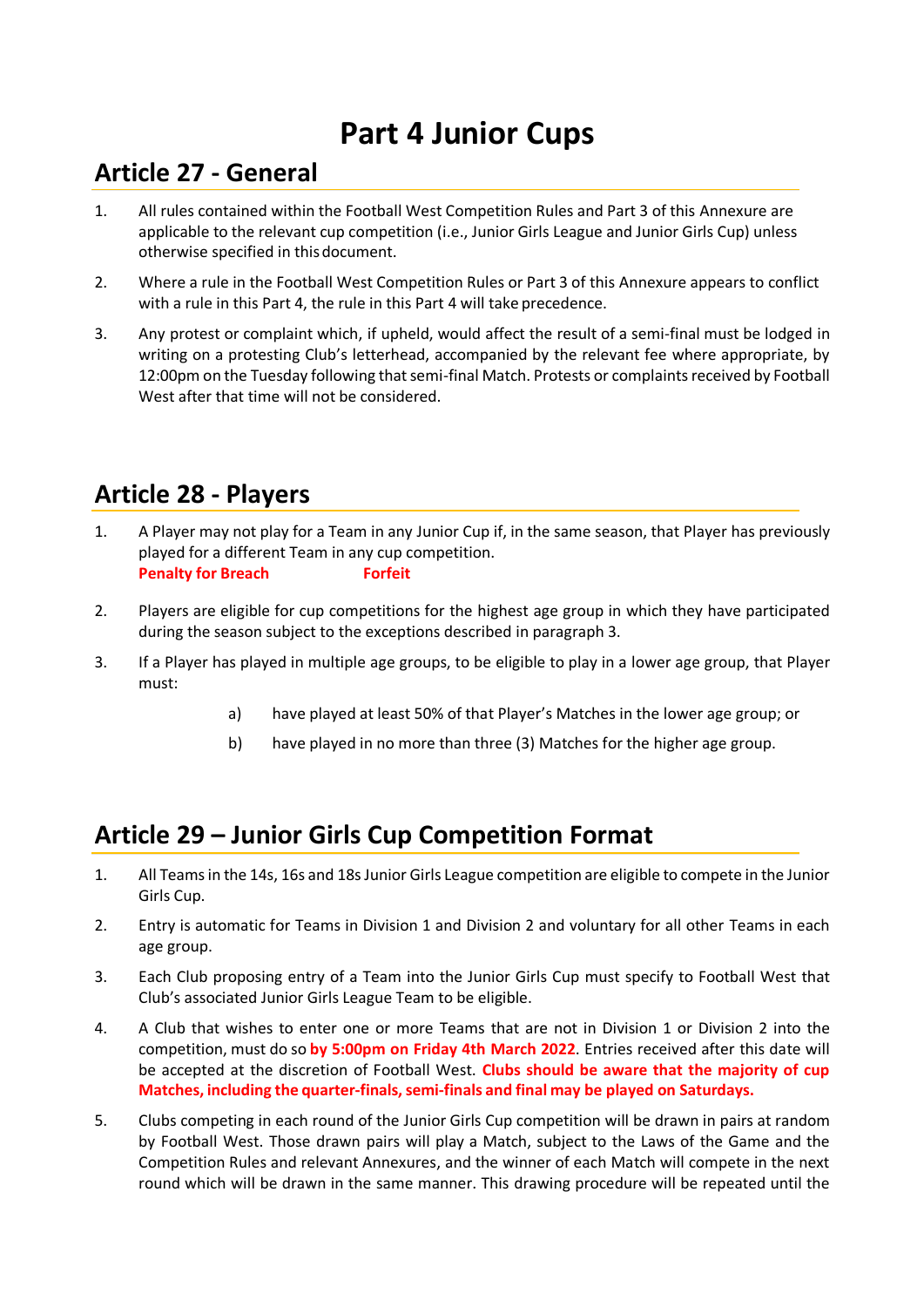final of the Junior Girls Competition.

- 6. A preliminary round Match may be held to ensure that the following rounds of Matches can be played by the correct number of Teams so that only two Teams remain at the end of the Junior Girls Cup Competition. Football West may determine by any process it deems suitable which Teams will play in these preliminary rounds.
- 7. Football West will inform each Club in writing of the time, date and venue of a Match after the draw of each round Match.
- 8. In all Matches played during the Junior Girls Cup, should scores be level at the full-time whistle, the outcome of the Match will be decided by kicks from the penalty mark as described in the FIFA Laws of theGame.

#### **Article 30 – Junior Girls Cup Player Eligibility**

- 1. Player Eligibility set out in this Article 30 is also subject to the conditions set out in Article 21 (Players) and 26 (Junior Girls League Player).
- 2. To be eligible to participate in a semi-final or final, a Player must have played in a minimum of five (5) Matches for the Team in question in combination with the Club's associated Junior Girls League Team as set out in Article 29 Paragraph 3, prior to that semi-final orfinal.

**Penalty for Breach Forfeit**

- 3. Applications for an exemption to the eligibility criterion as specified in paragraph [2, s](#page-10-0)pecifically in cases of injury, sickness, absence or any other reason, may be made to Football West in writing at least 3 Business Days before the relevant Match. Football West will assess each case on its merits and make determination regarding the Player's eligibility which is final. For the avoidance of doubt, no exemption will be granted to any Player whose absence was caused by suspension.
- 4. A Player is exempt from the restriction specified in paragraph [2 i](#page-10-0)f that Player is a goalkeeper, and the Club can establish to the satisfaction of Football West that no other eligible goalkeeper is available to participate. An exemption application to Football West which describes that Players absence due to injury must be accompanied by a medical certificate at least two (2) Business Days before the Match. Football West's decision on any application is final.

**Penalty for Breach Forfeit**

# **Article 31 – Junior Boys Cup Competition Format**

- 1. All Teams in the 13s, 14s, 15s, 16s and 18s Junior Boys League competitions are eligible to compete in the Junior Boys Cup including NPL Teams in the 13s, 14s, 15s and 16s age groups.
- 2. Entry into the Junior Boys Cup is automatic for NPL and Division 1 Teams and voluntary for all other Teams in each age group.
- 3. Each Club proposing entry of a Team into the Junior Boys Cup must specify to Football West that Club's associated Junior Boys League Team or NPL Juniors Team to be eligible.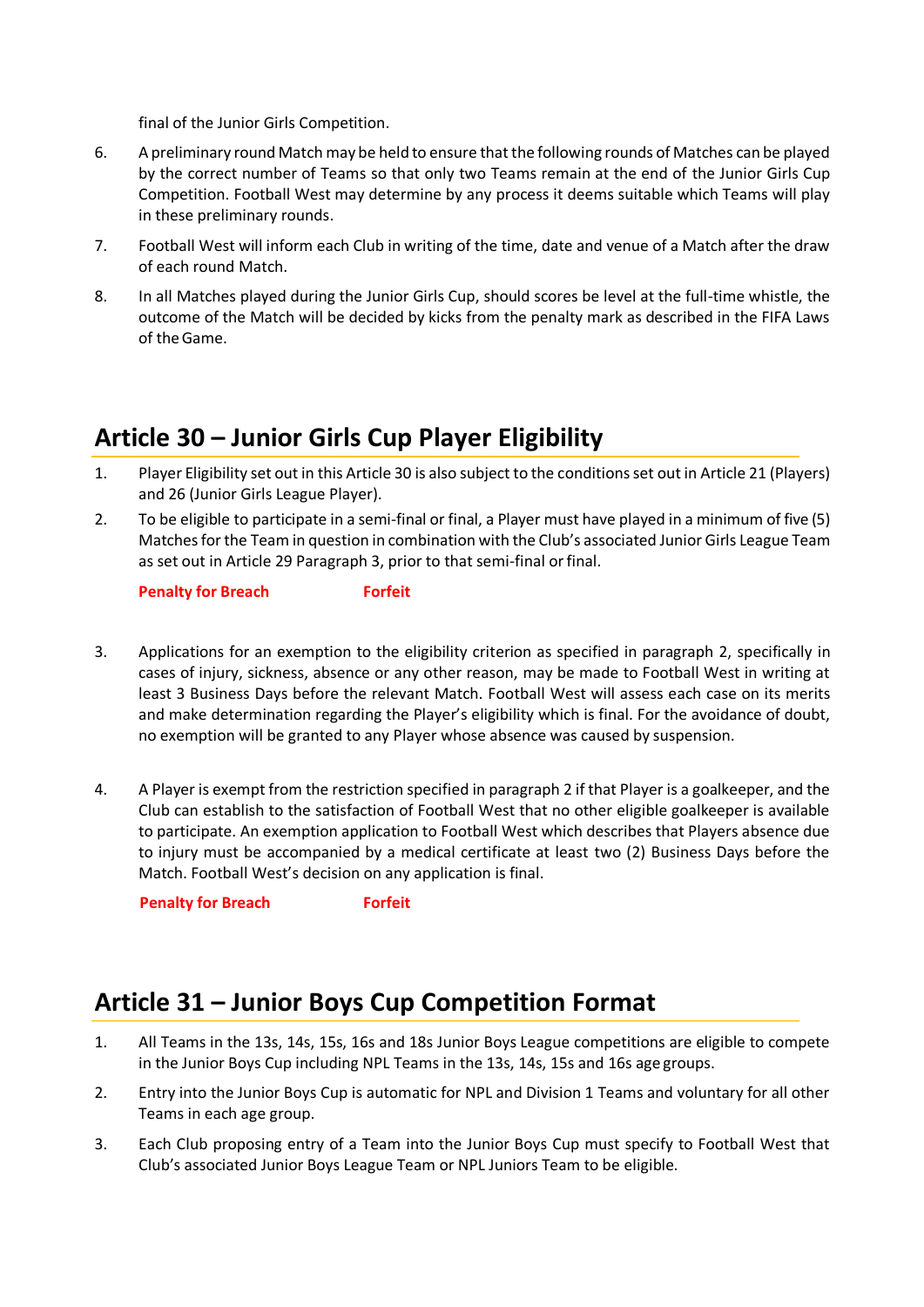- 4. A Club that wishes to enter one or more Teams which are not in the NPL or Division 1 into the competition, must do so with the prescribed form as emailed to each Club by Football West **by no later than 5:00pm on Friday 4th March 2022**. Entries received after this date will be accepted at the discretion of Football West. **Clubs should be aware that the majority of cup Matches, including the quarter-finals,semi-finals and final may be played on Saturdays.**
- 5. Clubs competing in each round of the Junior Boys Cup competition will be drawn in pairs according to a process determined by Football West. Those pairs will play a Match subject to the Laws of the Game and the Competition Rules and relevant Annexures, and the winner of each Match will compete in the next round which Matches will be drawn in the same manner. This procedure will be repeated until the final of the competition.
- 6. A preliminary round Match may be held to ensure that the following rounds of Matches can be played by the correct number of Teams so that only two Teams remain at the end of the Junior Boys Cup Competition. Football West may determine by any process it deems suitable which Teams will play in these preliminary rounds.
- 7. NPL Junior Teams will not compete in any preliminary round Matches.
- 8. After the draw of each round, Football West will inform each participating Club of the Match date, time and venue in writing.
- 9. In all Matches, should Match scores be level at the full-time whistle, the outcome of the Match will be decided by kicks from the penalty mark as described in the FIFA Laws of the Game.
- 10. In Matches played in the 13sto 18s age groups, no more than five (5) named substitutes may be listed on the Team List of which a maximum of five (5) substitutes may be used in any one Match.

#### **Article 32 – Junior Boys Cup Player Eligibility**

- 1. Player Eligibility is also subject to the conditions set out in Article 21 (Players) and 25 (Junior Boys League Players).
- 2. To be eligible to participate in a semi-final or final, a player must have played in a minimum of five (5) different Matches for the Team in question in combination with the Club's associated Team as set out in Article 31.3 prior to that semi-final or final.

**Penalty for Breach Forfeit**

- 3. Applications for an exemption to the eligibility criterion as specified in paragraph [2, s](#page-10-0)pecifically in cases of injury, sickness, absence or any other reason, may be made to Football West in writing at least 3 Business Days before the relevant Match. Football West will assess each case on its merits and make determination regarding the Player's eligibility which is final. For the avoidance of doubt, no exemption will be granted to any Player whose absence was caused by suspension.
- 4. A Player is exempt from the restriction specified in paragraph [2 i](#page-10-0)f that Player is a goalkeeper, and the Club can establish to the satisfaction of Football West that no other eligible goalkeeper is available to participate. An exemption application to Football West which describes that Players absence due to injury must be accompanied by a medical certificate at least two (2) Business Days before the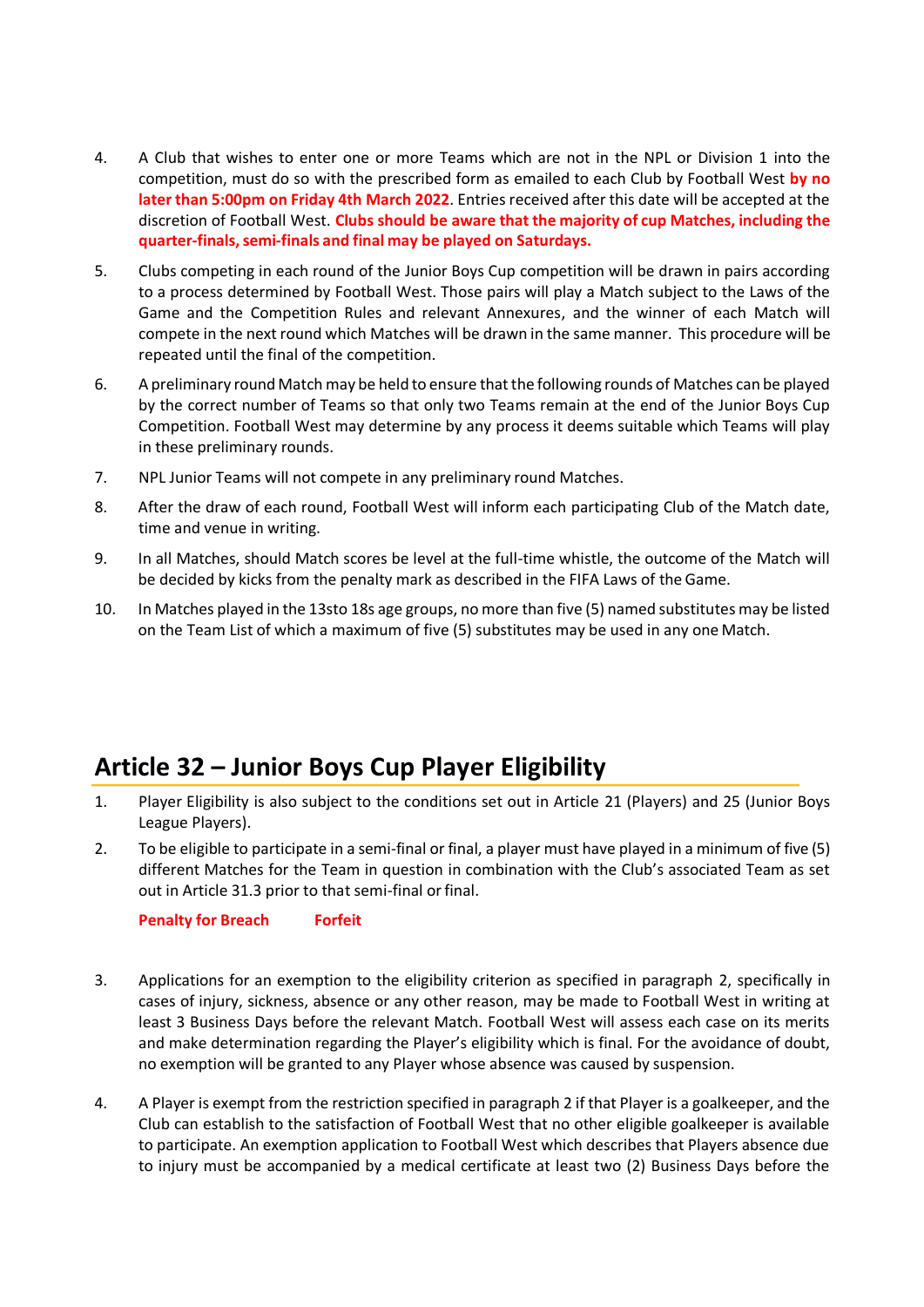Match. Football West's decision on any application is final.

**Penalty for Breach Forfeit**

## **Article 33 – Junior Girls Top 4 Cup Competition Format**

- 1. Teams that finish in the top four positions in each Junior Girls League Division in the regular season will compete in the Girls Top 4 Cup for that Division. Entry is compulsory for those relevant Teams.
- 2. Semi-finals will be played between the Team finishing first and the Team finishing fourth in each Division. The Team finishing first will be designated as the home Team.
- 3. Semi-finals will also be played between the Team finishing second and the Team finishing third in each Division. The Team finishing second will be designated as the home Team.
- 4. Finals will be played between those Teams who win each of their respective semi-final in each Division.
- 5. In all Matches played, if the scores are level at the full-time whistle, then the outcome of the Match will be decided by kicks from the penalty mark as specified in the FIFA Laws of the Game.
- 6. In the event that a Team is not ready to commence the Match within five (5) minutes following the scheduled kick-off time, the offending Team will be deemed to have forfeited that Match.

#### **Article 34 – Junior Girls Top 4 Cup Player Eligibility**

- 1. Player Eligibility is also subject to the conditions set out in Article 21 (Players) and 26 (Junior Girls League Player).
- 2. A Player may not participate in more than one Top 4 Cup competition in any one season.
- 3. To be eligible to participate in a Girls Top 4 Cup Match, a Player must have been named on a Team List and eligible to play for the Team in question for at least six (6) Matches after June 30, 2022. These Matches may include Girls Cup Matches or:
	- a) Catch up Games played within this period of time;
	- b) Matches forfeited by the other Team will count towards this total, but not Bye fixtures.
- 4. Clubs are responsible for tracking the eligibility of their Players for the Junior Girls Top 4 Cup.
- 5. Applications for an exemption to the eligibility criterion as specified in paragrap[h 2, i](#page-10-0)n cases of injury, sickness, absence or any other reason, may be made to Football West in writing at least three (3) Business Days before the relevant Match. Football West will assess each case on its merit and make a determination regarding the Player's eligibility which is final. For the avoidance of doubt, no exemption will be granted to any Player whose absence was caused by suspension.

#### **Article 35 – Junior Boys Top 4 Cup Competition Format**

1. Teams which finish in the highest four positions in each Junior Boys League Division in the regular season will compete in the Junior Boys Top 4 Cup for that Division. Entry is compulsory for those